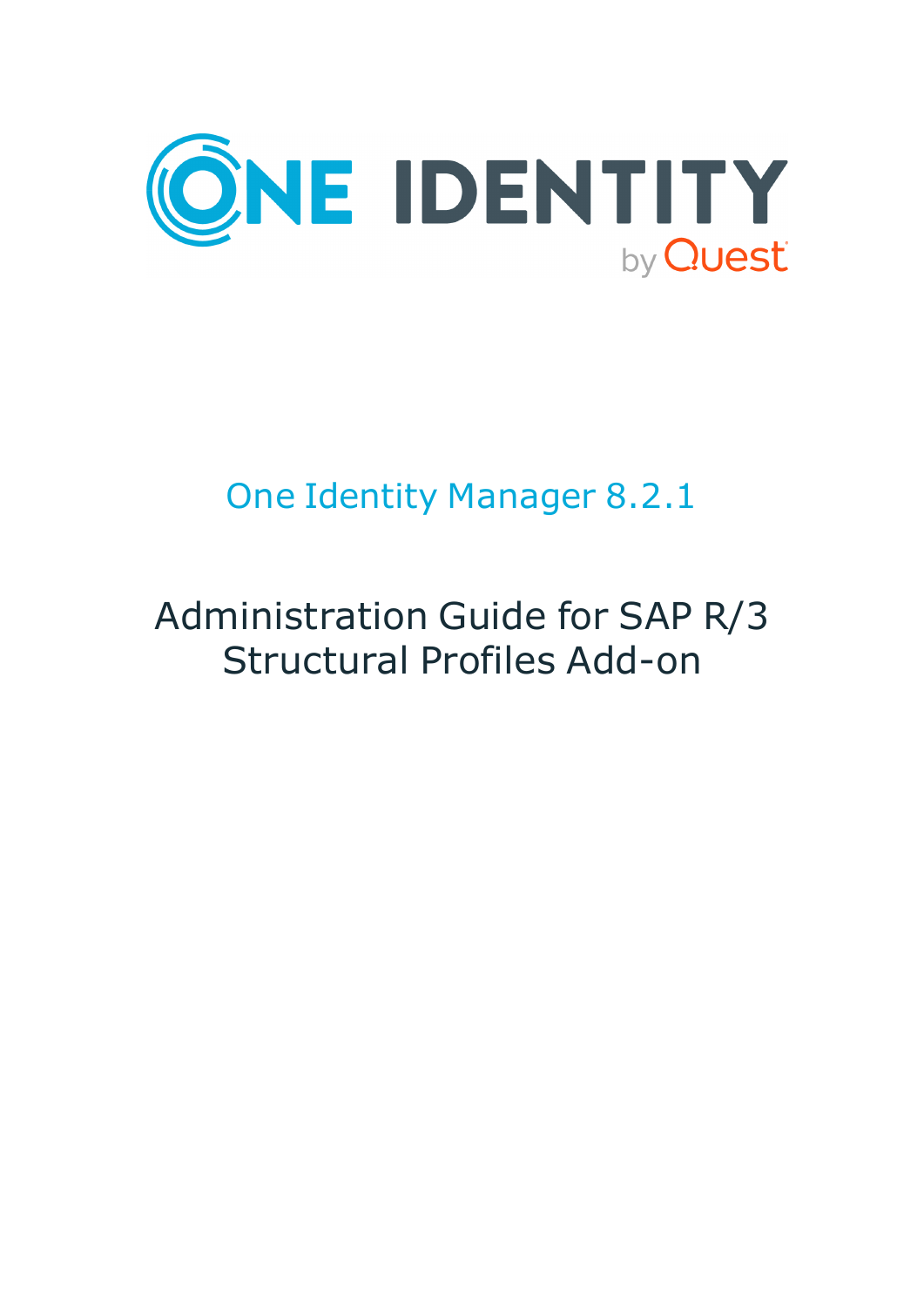#### **Copyright 2022 One Identity LLC.**

#### **ALL RIGHTS RESERVED.**

This guide contains proprietary information protected by copyright. The software described in this guide is furnished under a software license or nondisclosure agreement. This software may be used or copied only in accordance with the terms of the applicable agreement. No part of this guide may be reproduced or transmitted in any form or by any means, electronic or mechanical, including photocopying and recording for any purpose other than the purchaser's personal use without the written permission of One Identity LLC .

The information in this document is provided in connection with One Identity products. No license, express or implied, by estoppel or otherwise, to any intellectual property right is granted by this document or in connection with the sale of One Identity LLC products. EXCEPT AS SET FORTH IN THE TERMS AND CONDITIONS AS SPECIFIED IN THE LICENSE AGREEMENT FOR THIS PRODUCT, ONE IDENTITY ASSUMES NO LIABILITY WHATSOEVER AND DISCLAIMS ANY EXPRESS, IMPLIED OR STATUTORY WARRANTY RELATING TO ITS PRODUCTS INCLUDING, BUT NOT LIMITED TO, THE IMPLIED WARRANTY OF MERCHANTABILITY, FITNESS FOR A PARTICULAR PURPOSE, OR NON-INFRINGEMENT. IN NO EVENT SHALL ONE IDENTITY BE LIABLE FOR ANY DIRECT, INDIRECT, CONSEQUENTIAL, PUNITIVE, SPECIAL OR INCIDENTAL DAMAGES (INCLUDING, WITHOUT LIMITATION, DAMAGES FOR LOSS OF PROFITS, BUSINESS INTERRUPTION OR LOSS OF INFORMATION) ARISING OUT OF THE USE OR INABILITY TO USE THIS DOCUMENT, EVEN IF ONE IDENTITY HAS BEEN ADVISED OF THE POSSIBILITY OF SUCH DAMAGES. One Identity makes no representations or warranties with respect to the accuracy or completeness of the contents of this document and reserves the right to make changes to specifications and product descriptions at any time without notice. One Identity does not make any commitment to update the information contained in this document.

If you have any questions regarding your potential use of this material, contact:

One Identity LLC. Attn: LEGAL Dept 4 Polaris Way Aliso Viejo, CA 92656

Refer to our Web site ([http://www.OneIdentity.com](http://www.oneidentity.com/)) for regional and international office information.

#### **Patents**

One Identity is proud of our advanced technology. Patents and pending patents may apply to this product. For the most current information about applicable patents for this product, please visit our website at [http://www.OneIdentity.com/legal/patents.aspx](http://www.oneidentity.com/legal/patents.aspx).

#### **Trademarks**

One Identity and the One Identity logo are trademarks and registered trademarks of One Identity LLC. in the U.S.A. and other countries. For a complete list of One Identity trademarks, please visit our website at [www.OneIdentity.com/legal](http://www.oneidentity.com/legal). All other trademarks are the property of their respective owners.

#### **Legend**

**WARNING: A WARNING icon highlights a potential risk of bodily injury or property damage, for which industry-standard safety precautions are advised. This icon is often associated with electrical hazards related to hardware.**

**CAUTION: A CAUTION icon indicates potential damage to hardware or loss of data if** A **instructions are not followed.**

One Identity Manager Administration Guide for SAP R/3 Structural Profiles Add-on Updated - 27 April 2022, 03:15 Version - 8.2.1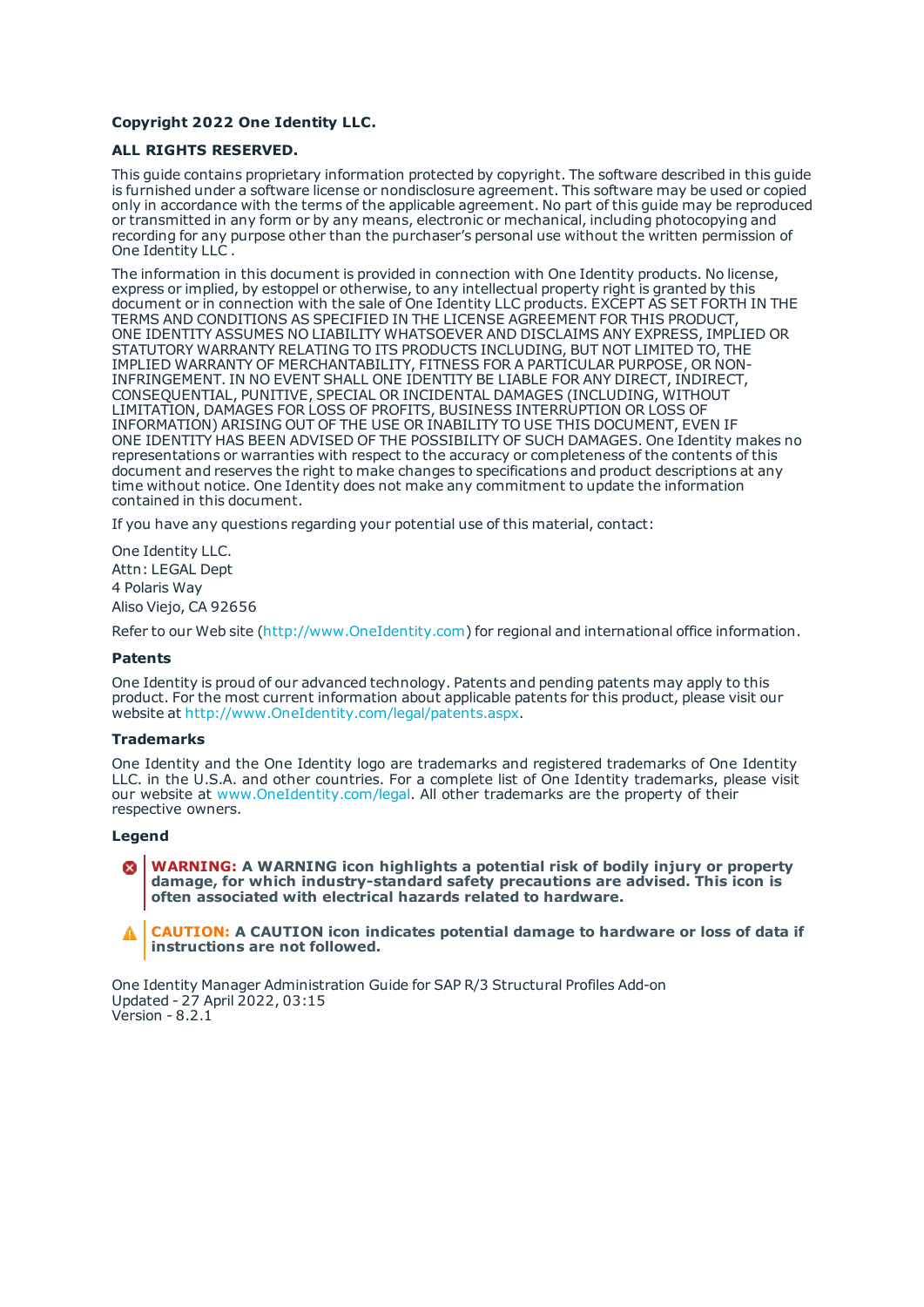## **Contents**

| Managing personnel planning data and structural profiles  5                          |  |
|--------------------------------------------------------------------------------------|--|
| One Identity Manager users for managing personnel planning data and structural       |  |
|                                                                                      |  |
|                                                                                      |  |
| Setting up a synchronization project for synchronizing with an SAP HCM system  9     |  |
|                                                                                      |  |
|                                                                                      |  |
|                                                                                      |  |
|                                                                                      |  |
|                                                                                      |  |
|                                                                                      |  |
|                                                                                      |  |
|                                                                                      |  |
|                                                                                      |  |
|                                                                                      |  |
|                                                                                      |  |
|                                                                                      |  |
|                                                                                      |  |
|                                                                                      |  |
|                                                                                      |  |
|                                                                                      |  |
|                                                                                      |  |
| Determining the validity period of indirect profile assignments 28                   |  |
|                                                                                      |  |
| Setting up a synchronization project for synchronizing additional personnel planning |  |
|                                                                                      |  |
|                                                                                      |  |
|                                                                                      |  |

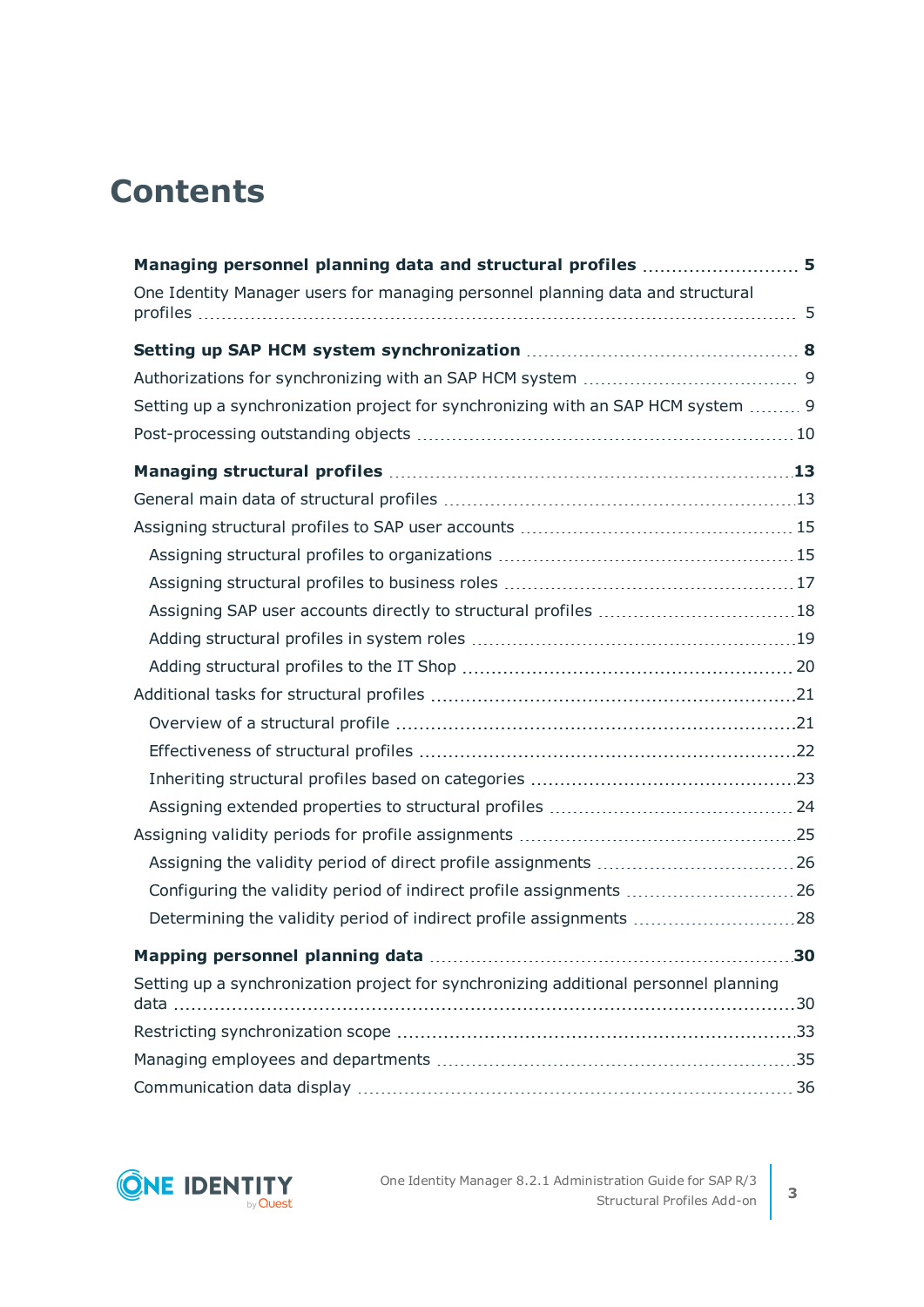| Appendix: Configuration parameters for the SAP R/3 Structural Profiles |  |
|------------------------------------------------------------------------|--|
| Appendix: Default project template for the SAP R/3 Structural Profiles |  |
|                                                                        |  |
|                                                                        |  |
|                                                                        |  |
|                                                                        |  |
|                                                                        |  |
|                                                                        |  |
|                                                                        |  |

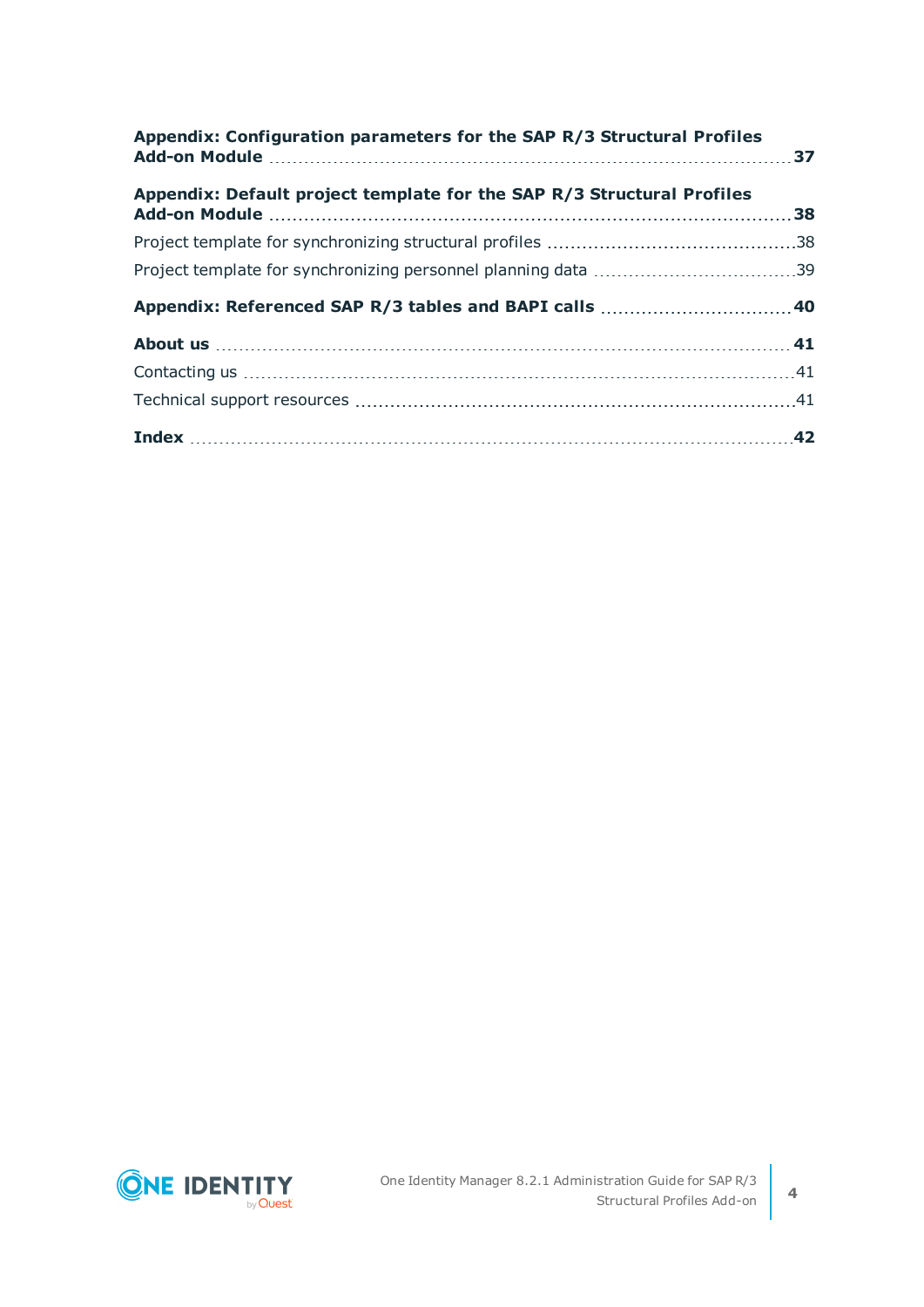# <span id="page-4-0"></span>**Managing personnel planning data and structural profiles**

SAP systems that integrate personnel planning (SAP HCM systems), contain additional information about SAP users, their tasks and organizational assignments within the company. Hierarchies are built based this information. Authorizations with which SAP users are ensured access to the objects, are mapped as structural profiles in the HCM system.

In One Identity Manager, personnel main data and part of the organizational structure can, on the one hand, be imported from the HCM system and on the other hand, structural profiles are mapped with their properties. This means, employees can be provided with all the necessary authorizations in the HCM system through their SAP user accounts. Default One Identity Manager functions, such as the IT Shop or Identity Audit, can be used for structural profiles and personnel planning data.

Structural profiles from child systems of a central user administration and their user accounts assignments are not synchronized.

## <span id="page-4-1"></span>**One Identity Manager users for managing personnel planning data and structural profiles**

The following users are used for setting up and administration of HCM data.

#### **Table 1: Users**

| <b>Users</b>                    | Tasks                                                                                                     |
|---------------------------------|-----------------------------------------------------------------------------------------------------------|
| Target system<br>administrators | Target system administrators must be assigned to the Target<br>systems   Administrators application role. |
|                                 | Users with this application role:                                                                         |
|                                 | • Administer application roles for individual target system<br>types.                                     |



**5**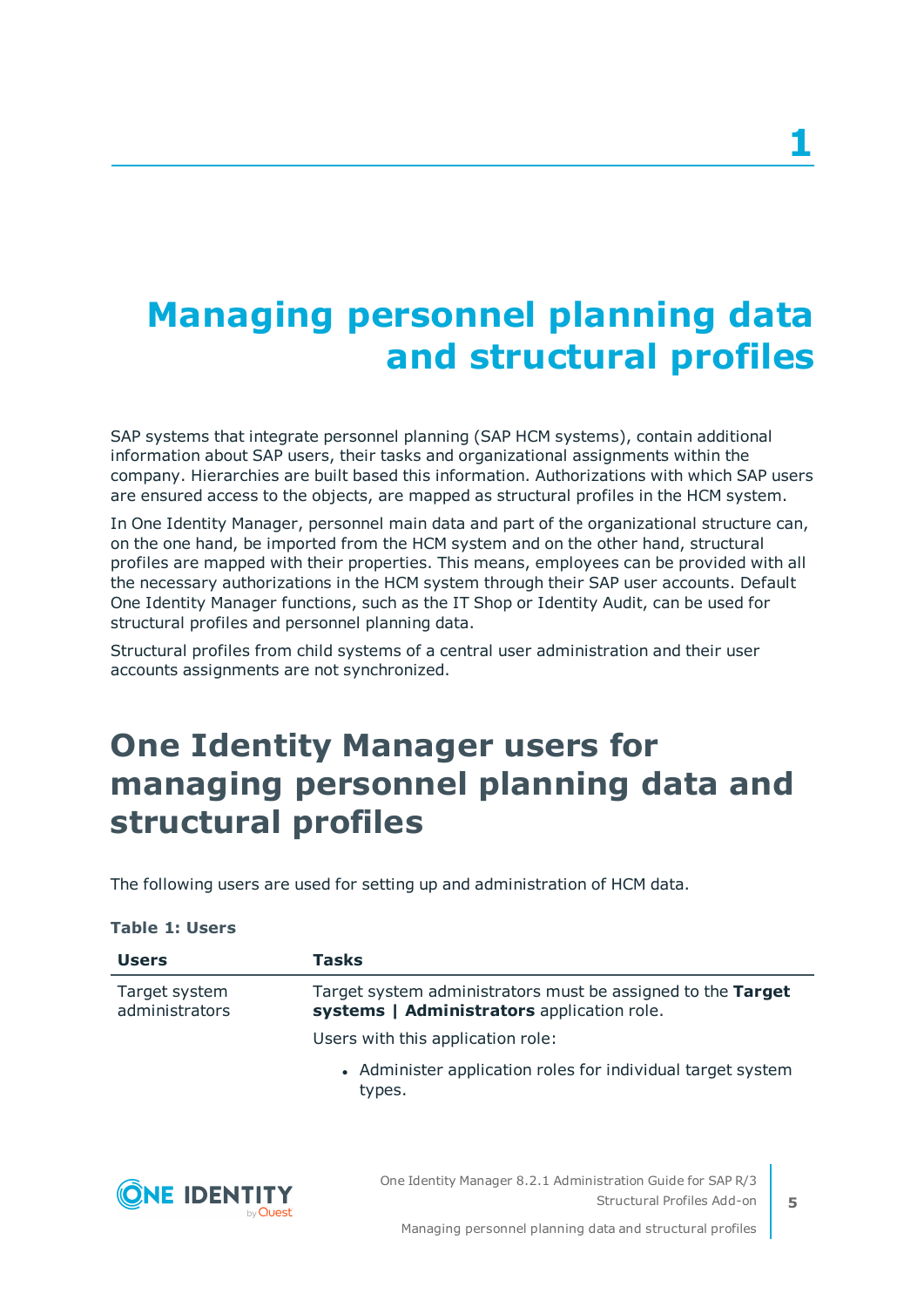| <b>Users</b>                           | <b>Tasks</b>                                                                                                                                                  |  |  |
|----------------------------------------|---------------------------------------------------------------------------------------------------------------------------------------------------------------|--|--|
|                                        | • Specify the target system manager.                                                                                                                          |  |  |
|                                        | • Set up other application roles for target system managers<br>if required.                                                                                   |  |  |
|                                        | • Specify which application roles for target system<br>managers are mutually exclusive.                                                                       |  |  |
|                                        | • Authorize other employees to be target system<br>administrators.                                                                                            |  |  |
|                                        | • Do not assume any administrative tasks within the target<br>system.                                                                                         |  |  |
| Target system<br>managers              | Target system managers must be assigned to the Target<br>systems   SAP R/3 application role or a child application role.<br>Users with this application role: |  |  |
|                                        |                                                                                                                                                               |  |  |
|                                        | • Assume administrative tasks for the target system.                                                                                                          |  |  |
|                                        | • Create, change, or delete target system objects.                                                                                                            |  |  |
|                                        | • Edit password policies for the target system.                                                                                                               |  |  |
|                                        | • Prepare system entitlements to add to the IT Shop.                                                                                                          |  |  |
|                                        | • Can add employees who have another identity than the<br><b>Primary identity.</b>                                                                            |  |  |
|                                        | • Configure synchronization in the Synchronization Editor<br>and define the mapping for comparing target systems and<br>One Identity Manager.                 |  |  |
|                                        | • Edit the synchronization's target system types and<br>outstanding objects.                                                                                  |  |  |
|                                        | • Authorize other employees within their area of<br>responsibility as target system managers and create child<br>application roles if required.               |  |  |
| One Identity Manager<br>administrators | One Identity Manager administrator and administrative system<br>users Administrative system users are not added to application<br>roles.                      |  |  |
|                                        | One Identity Manager administrators:                                                                                                                          |  |  |
|                                        | • Create customized permissions groups for application<br>roles for role-based login to administration tools in the<br>Designer as required.                  |  |  |
|                                        | • Create system users and permissions groups for non role-<br>based login to administration tools in the Designer as<br>required.                             |  |  |
|                                        | • Enable or disable additional configuration parameters in                                                                                                    |  |  |
|                                        |                                                                                                                                                               |  |  |



**6**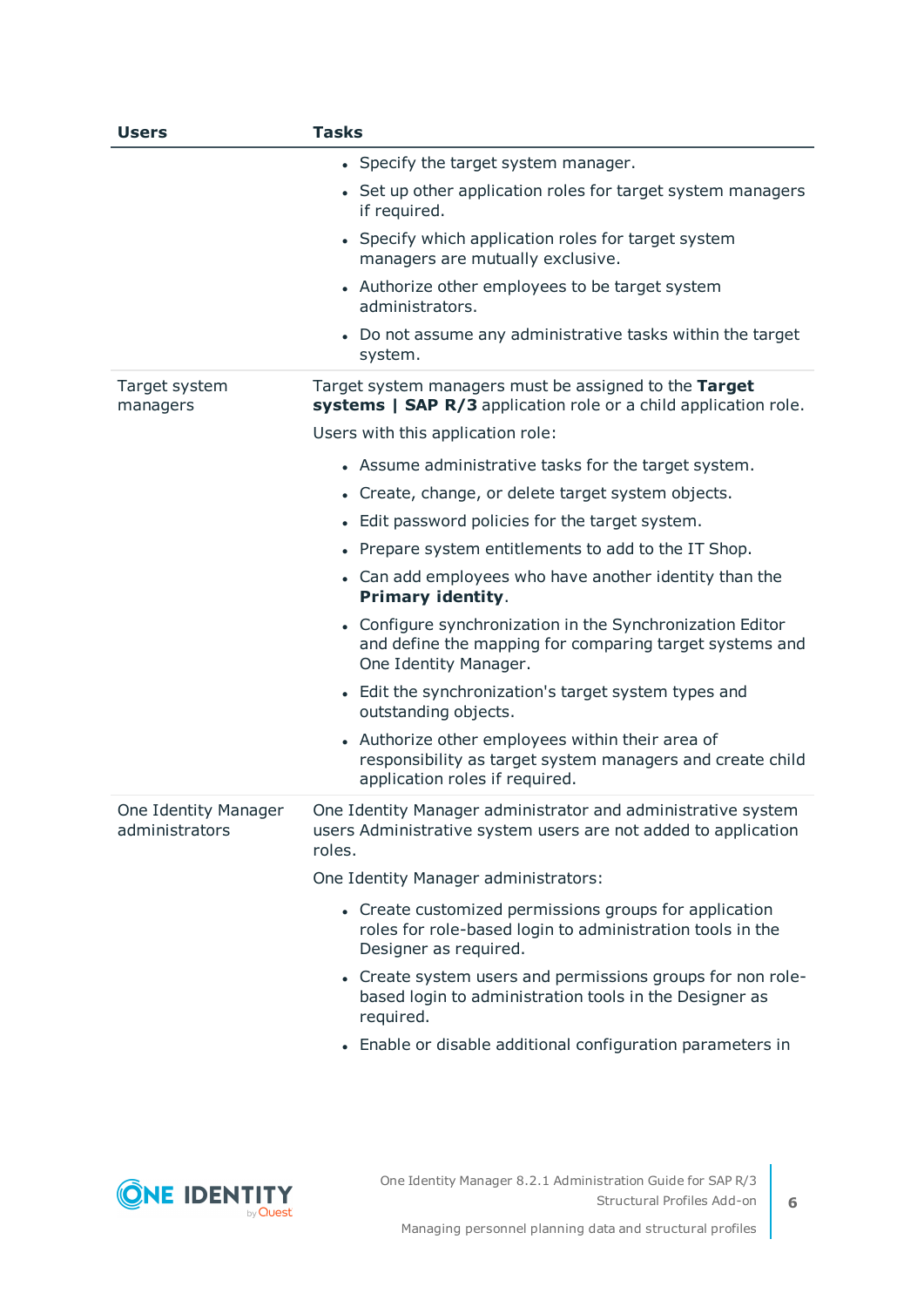| <b>Users</b>                            | Tasks                                                                                                                                                                                                                                      |  |
|-----------------------------------------|--------------------------------------------------------------------------------------------------------------------------------------------------------------------------------------------------------------------------------------------|--|
|                                         | the Designer as required.<br>• Create custom processes in the Designer as required.<br>• Create and configure schedules as required.                                                                                                       |  |
| Administrators for the<br>IT Shop       | Administrators must be assigned to the Request &<br>Fulfillment   IT Shop   Administrators application role.<br>Users with this application role:<br>• Assign system entitlements to IT Shop structures.                                   |  |
| Administrators for<br>organizations     | Administrators must be assigned to the Identity Management<br><b>Organizations   Administrators application role.</b><br>Users with this application role:<br>• Assign system entitlements to departments, cost centers,<br>and locations. |  |
| <b>Business roles</b><br>administrators | Administrators must be assigned to the Identity Management<br><b>Business roles   Administrators application role.</b><br>Users with this application role:<br>• Assign system entitlements to business roles.                             |  |

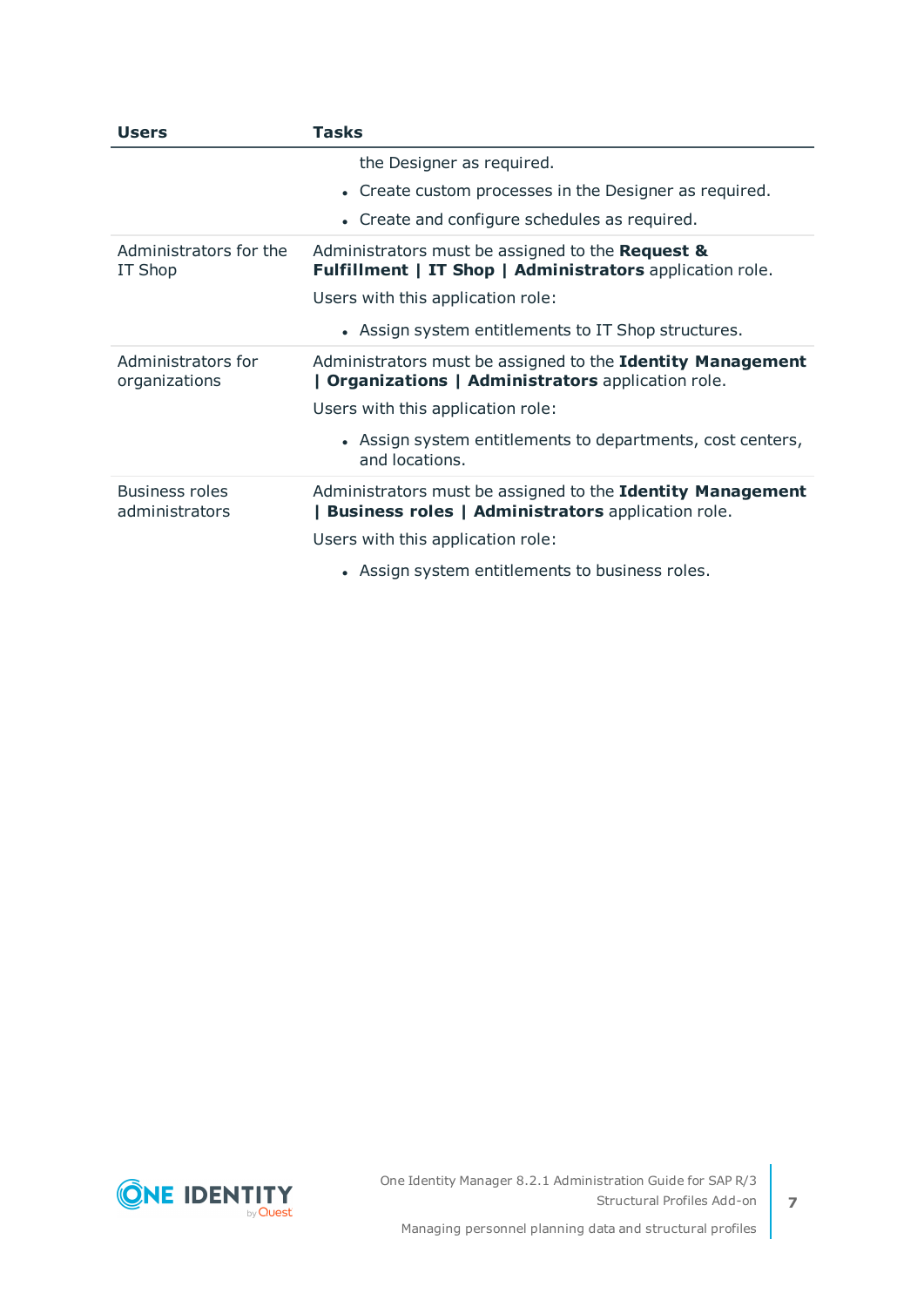# **Setting up SAP HCM system synchronization**

<span id="page-7-0"></span>Synchronization of structural profiles and personnel planning data can be set up as an add-on to SAP R/3 User Management module Module. That means, you set up synchronization for the SAP R/3 base administration before you can synchronize the structural profiles and personnel planning data. Then you create the synchronization project for the structural profiles and personnel planning data. Follow the instructions in the One Identity Manager Administration Guide for Connecting to SAP R/3 to do this. Anomalies are described in this guide.

### *To load HCM system objects into the One Identity Manager database for the first time.*

- 1. Prepare a user account in the HCM system with sufficient permissions for synchronization.
- 2. The One Identity Manager components for managing HCM system are available if the **TargetSystem | SAPR3 | HRProfile** configuration parameter is set.
	- In the Designer, check if the configuration parameter is set. Otherwise, set the configuration parameter and compile the database.

NOTE: If you disable the configuration parameter at a later date, model components and scripts that are not longer required, are disabled. SQL procedures and triggers are still carried out. For more information about the behavior of preprocessor relevant configuration parameters and conditional compiling, see the *One Identity Manager Configuration Guide*.

3. Create a synchronization project with the Synchronization Editor.

### **Detailed information about this topic**

- [Authorizations](#page-8-0) for synchronizing with an SAP HCM system on page 9
- Setting up a [synchronization](#page-8-1) project for synchronizing with an SAP HCM [system](#page-8-1) on page 9

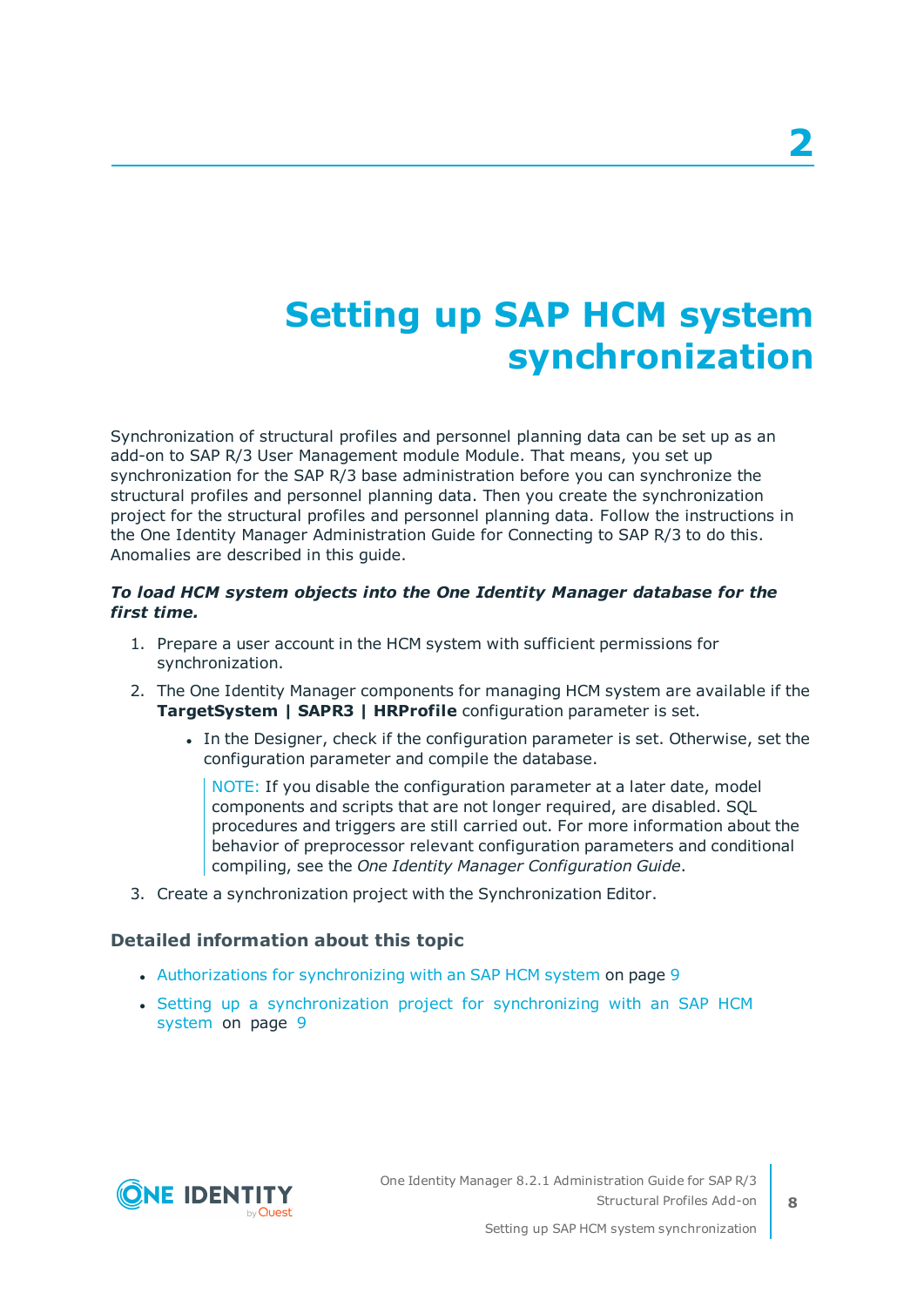## <span id="page-8-0"></span>**Authorizations for synchronizing with an SAP HCM system**

You require the following authorizations for accessing the target system in order to synchronize One Identity Manager with an SAP HCM system.

- Structural profile "ALL" (assigned in the T77UA table)
- Authorization object S\_RFC (authorization check on RFC access) with activity 16, at least for the PERS, PADR, RH65, RPAI function groups.

For more information about all the required authorizations, see the One Identity Manager Administration Guide for Connecting to SAP R/3.

### **Related topics**

• [Referenced](#page-39-0) SAP R/3 tables and BAPI calls on page 40

## <span id="page-8-1"></span>**Setting up a synchronization project for synchronizing with an SAP HCM system**

Create your own synchronization project foe synchronizing personnel planning data and structural profiles. Two separate project templates are available for this.

Use the Synchronization Editor to configure synchronization between the One Identity Manager database and the HCM system. The following describes the steps for initial configuration of a synchronization project.

NOTE: Just one synchronization project can be created per target system and default project template used.

### *To set up a synchronization project for structural profiles*

- 1. Set up an initial synchronization project as described in the *One Identity Manager Administration Guide for Connecting to SAP R/3*. The following special features apply:
	- <sup>l</sup> In the project wizard, on the **Select project template** page, select the **SAP HCM structural profile** project template.
- 2. Configure and set a schedule to run synchronization on a regular basis.

#### *To set up a synchronization project for personnel planning data*

1. Set up an initial synchronization project as described in the *One Identity Manager Administration Guide for Connecting to SAP R/3*. The following special features apply:

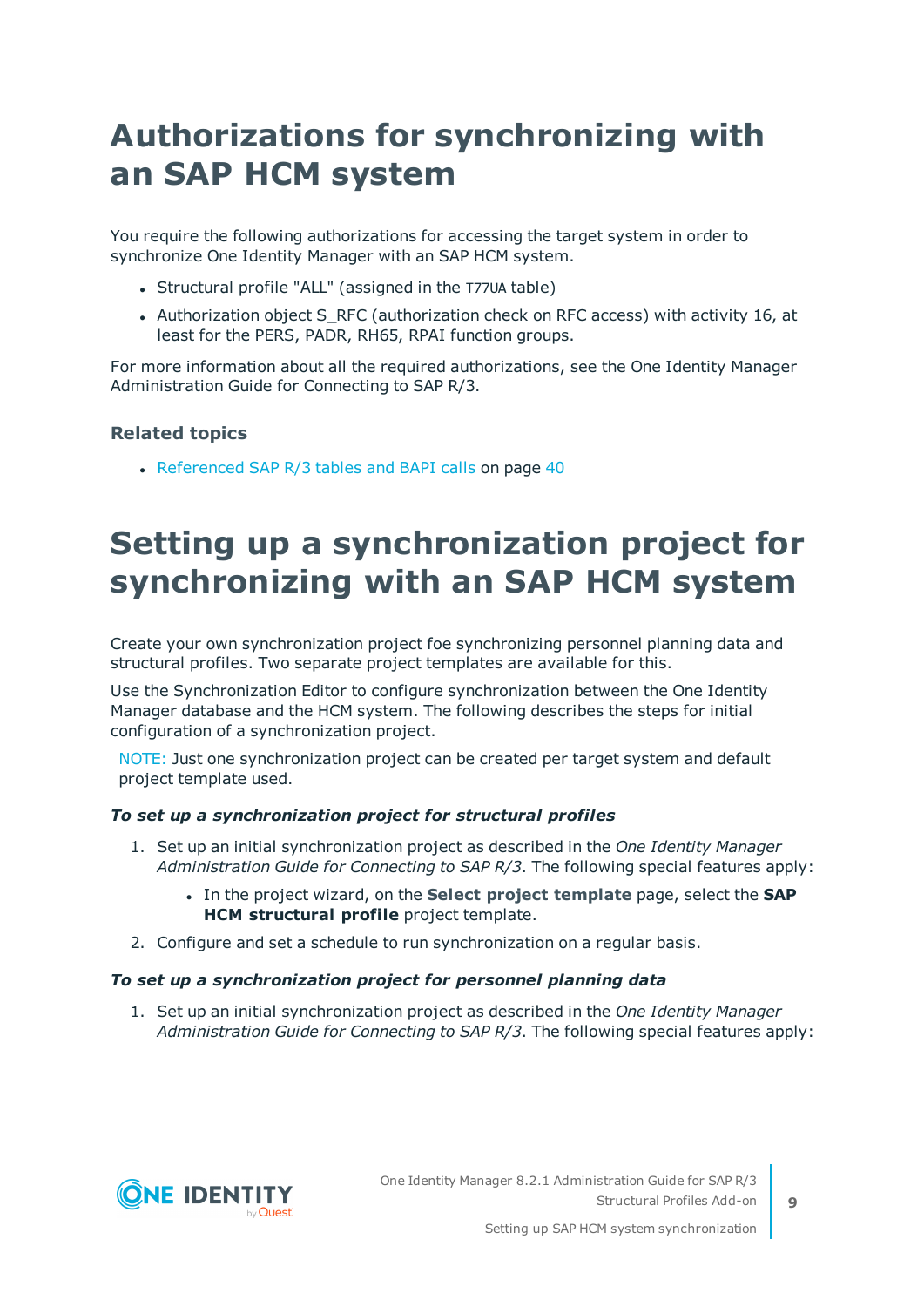- a. On the **Select project template** page in the project wizard, select the **SAP HCM employees and departments** project template.
- b. To allow editing of communication data in One Identity Manager and provisioning of changes, select the **Restrict target system access** tab and enable the **Read/write access to target system** option. Otherwise, set **Read-only access to target system**.
- 2. Disable the **TargetSystem | SAPR3 | AutoCreateDepartment** configuration parameter.

IMPORTANT: During synchronization of personnel planning data, departments that have been created already from SAP user account data are marked as outstanding. If synchronization of personnel planning data is configured, ensure that departments are not automatically created from user account data. For more information about this, see the *One Identity Manager Administration Guide for Connecting to SAP R/3*.

- 3. (Optional) To synchronize additional HR data
	- a. In the **Initial Synchronization** workflow, enable the **Employee\_PA0000** synchronization step.
	- b. Disable the **Employee** synchronization step.
- 4. Configure and set a schedule to run synchronization on a regular basis.

For more information about editing synchronization configuration, see *One Identity Manager Target System Synchronization Reference Guide*.

### **Related topics**

- Setting up a [synchronization](#page-29-1) project for synchronizing additional personnel planning data on [page](#page-29-1) 30
- Project template for [synchronizing](#page-37-1) structural profiles on page 38
- Project template for [synchronizing](#page-38-0) personnel planning data on page 39

### <span id="page-9-0"></span>**Post-processing outstanding objects**

Objects, which do not exist in the target system, can be marked as outstanding in One Identity Manager by synchronizing. This prevents objects being deleted because of an incorrect data situation or an incorrect synchronization configuration.

Outstanding objects:

- Cannot be edited in One Identity Manager.
- Are ignored by subsequent synchronizations.
- Are ignored by inheritance calculations.

This means, all memberships and assignments remain intact until the outstanding objects have been processed.

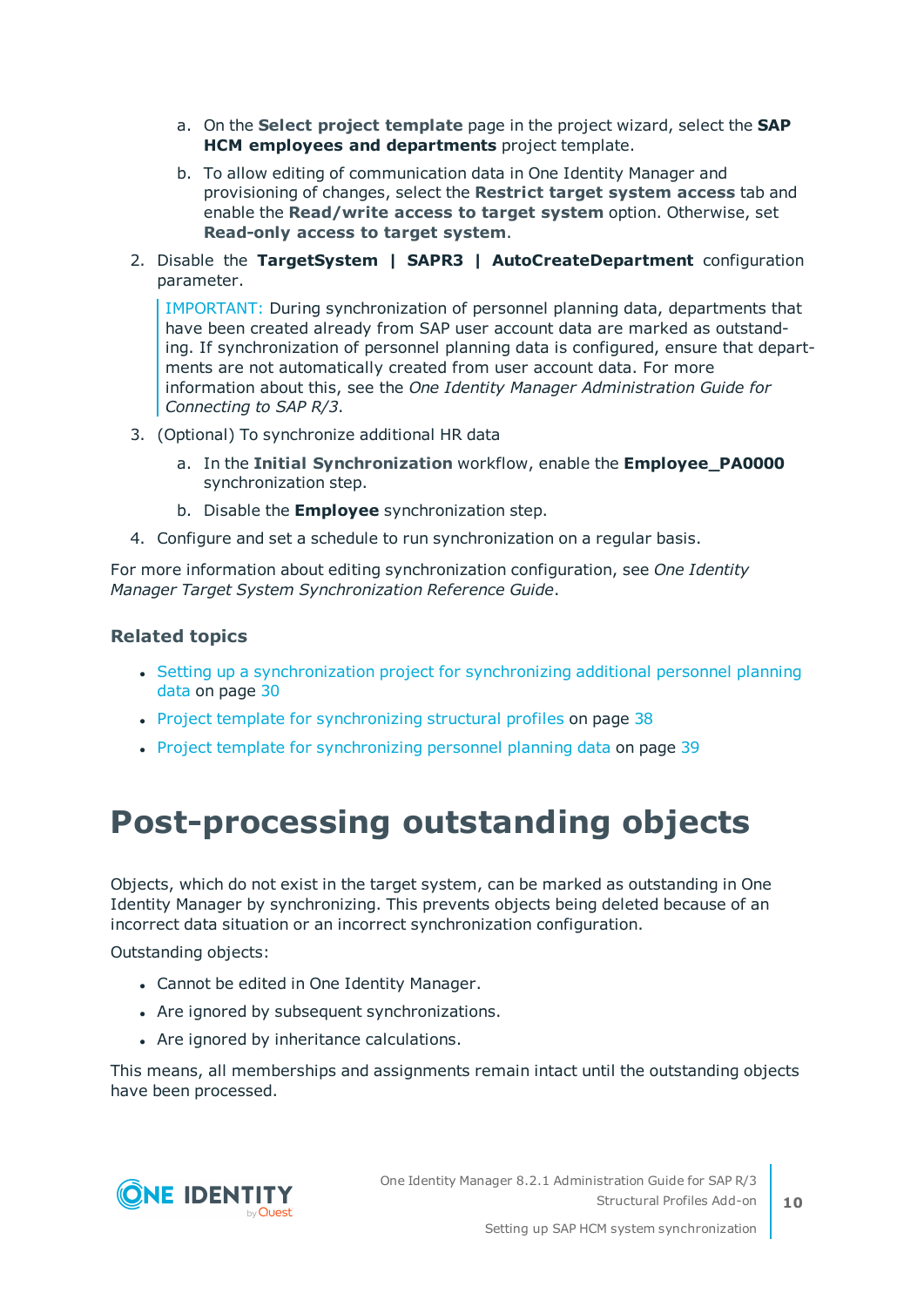Start target system synchronization to do this.

### *To post-process outstanding objects*

- 1. Select the **SAP R/3 > Target system synchronization: SAP R/3** category. All tables assigned to the SAP R/3 target system type as synchronization tables are displayed in the navigation view.
- 2. Select the table whose outstanding objects you want to edit in the navigation view.

This opens the target system synchronization form. All objects are shown here that are marked as outstanding.

TIP:

### *To display object properties of an outstanding object*

- 1. Select the object on the target system synchronization form.
- 2. Open the context menu and click **Show object**.
- 3. Select the objects you want to rework. Multi-select is possible.
- 4. Click on one of the following icons in the form toolbar to run the respective method.

### **Table 2: Methods for handling outstanding objects**

### **Icon Method Description**

| īх | <b>Delete</b> | The object is immediately deleted from the One Identity Manager<br>database. Deferred deletion is not taken into account. |
|----|---------------|---------------------------------------------------------------------------------------------------------------------------|
|    |               | Indirect memberships cannot be deleted.                                                                                   |
| 5  | Publish       | The object is added to the target system. The <b>Outstanding</b> label<br>is removed from the object.                     |
|    |               | This runs a target system specific process that triggers the provi-<br>sioning process for the object.                    |
|    |               | Prerequisites:                                                                                                            |
|    |               | • The table containing the object can be published.                                                                       |
|    |               | • The target system connector has write access to the target<br>system.                                                   |
|    |               | The method can only be applied to objects in the SAPUserInSAPHRP<br>table.                                                |
| 51 | Reset         | The <b>Outstanding</b> label is removed for the object.                                                                   |

#### 5. Confirm the security prompt with **Yes**.

NOTE: By default, the selected objects are processed in parallel, which speeds up the selected method. If an error occurs during processing, the action is stopped and all changes are discarded.

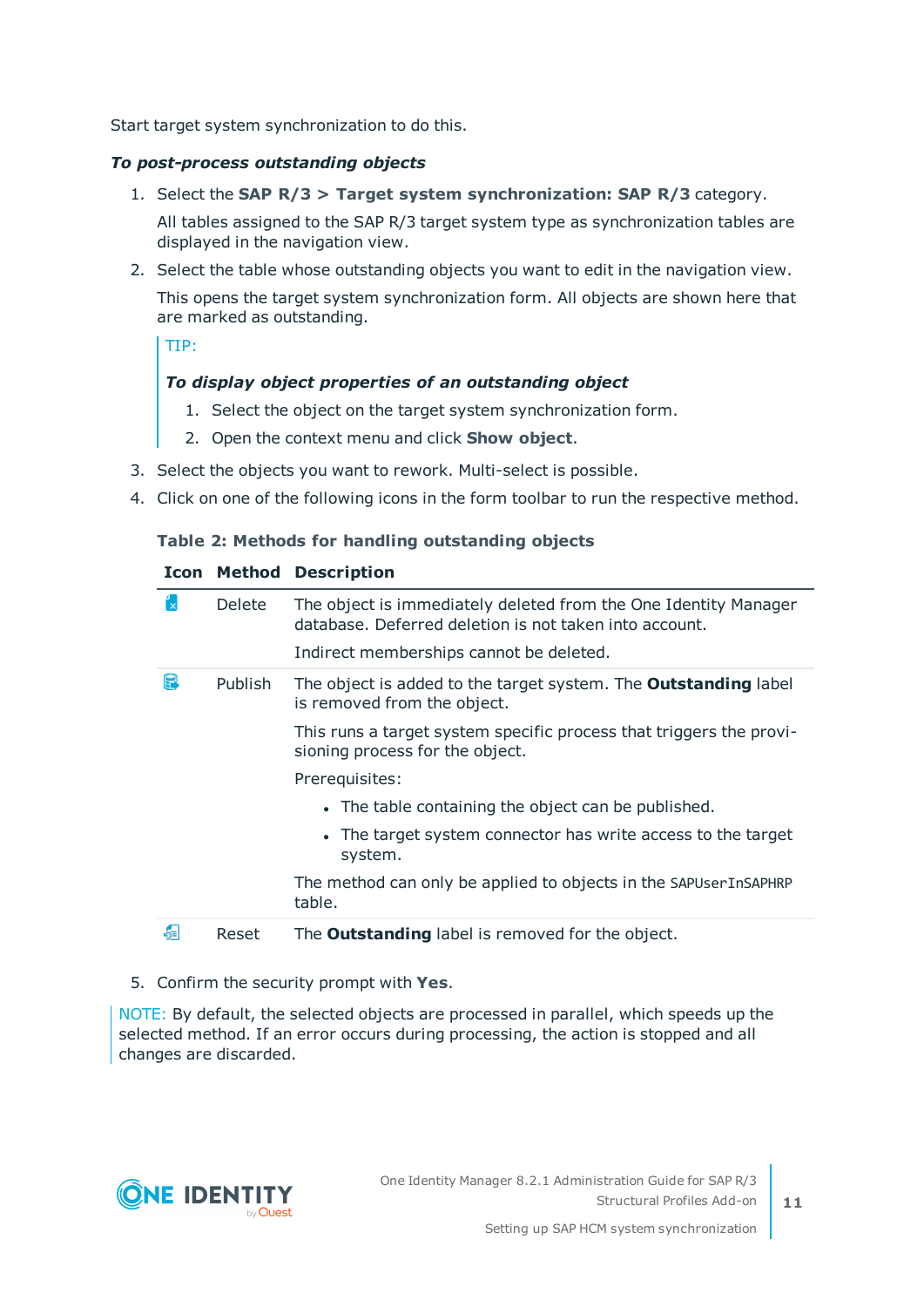Bulk processing of objects must be disabled if errors are to be localized, which means the objects are processed sequentially. Failed objects are named in the error message. All changes that were made up until the error occurred are saved.

### *To disable bulk processing*

- Disable the  $\Box$  icon in the form's toolbar.

NOTE: The target system connector must have write access to the target system in order to publish outstanding objects that are being post-processed. That means, the **Connection is read-only** option must not be set for the target system connection.

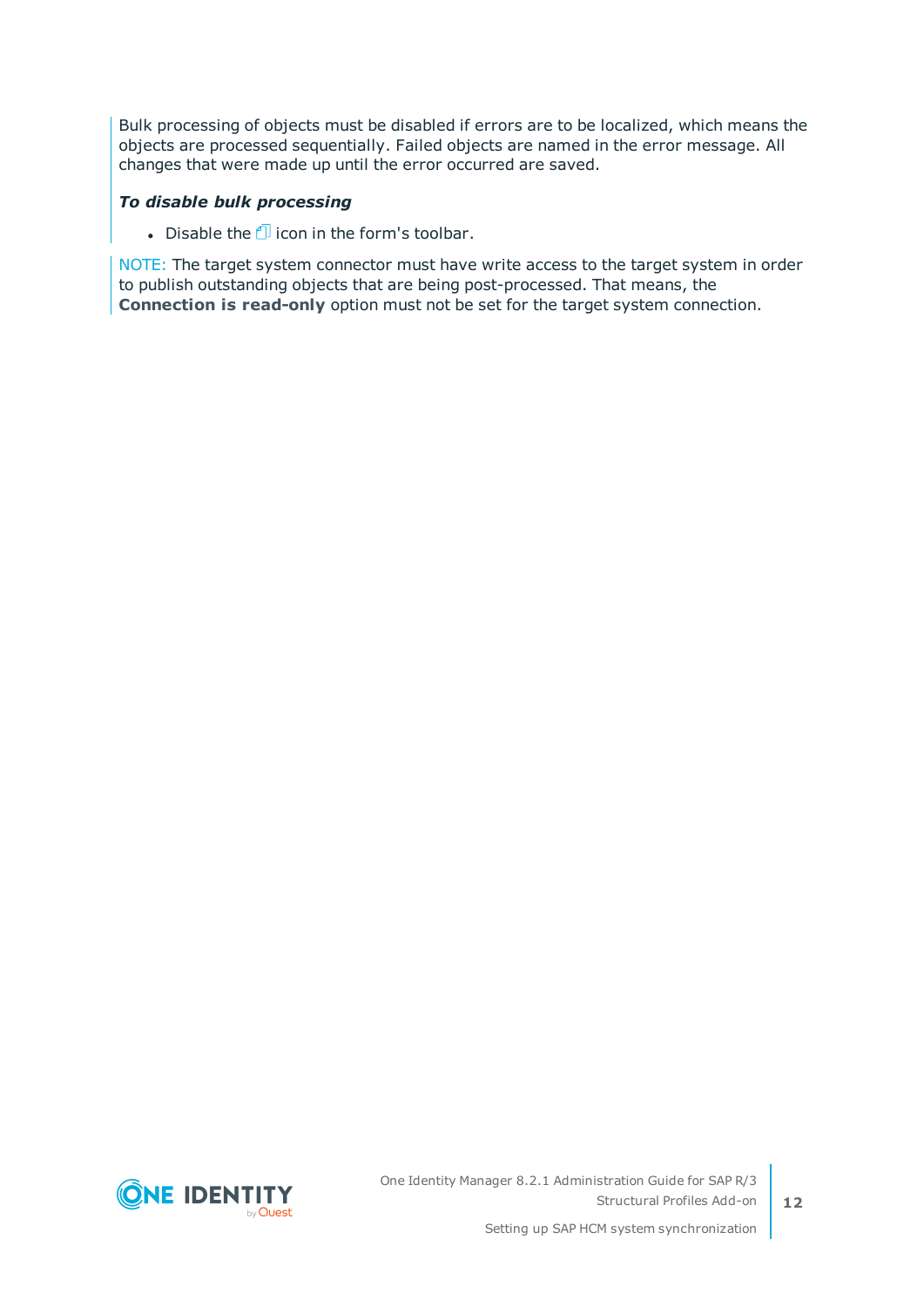# **Managing structural profiles**

<span id="page-12-0"></span>Structural profiles are mapped in One Identity Manager to provide the necessary permissions for user accounts. Structural profiles can be assigned to user accounts, requested, or inherited through hierarchical roles in One Identity Manager. No new structural profiles can be added or deleted.

You can edit the following data about structural profiles in One Identity Manager:

- Assigned SAP user accounts
- Usage in the IT Shop
- Risk assessment
- Inheritance through roles and inheritance restrictions

### *To edit structural profiles*

- 1. Select the **SAP R/3 > Structural profiles** category.
- 2. Select a structural profile in the result list. Select the **Change main data** task.
- 3. Enter the required data on the main data form.
- <span id="page-12-1"></span>4. Save the changes.

### **General main data of structural profiles**

#### **Table 3: Configuration parameters for risk assessment of structural profiles**

| Configuration<br>parameter | <b>Effect when set</b>                                                                                                                                                                                        |
|----------------------------|---------------------------------------------------------------------------------------------------------------------------------------------------------------------------------------------------------------|
|                            | QER\CalculateRiskIndex Preprocessor relevant configuration parameter controlling<br>system components for calculating an employee's risk index.<br>Changes to the parameter require recompiling the database. |
|                            | If the parameter is enabled, values for the risk index can be<br>entered and calculated.                                                                                                                      |

Enter the following main data of a structural profile.



**3**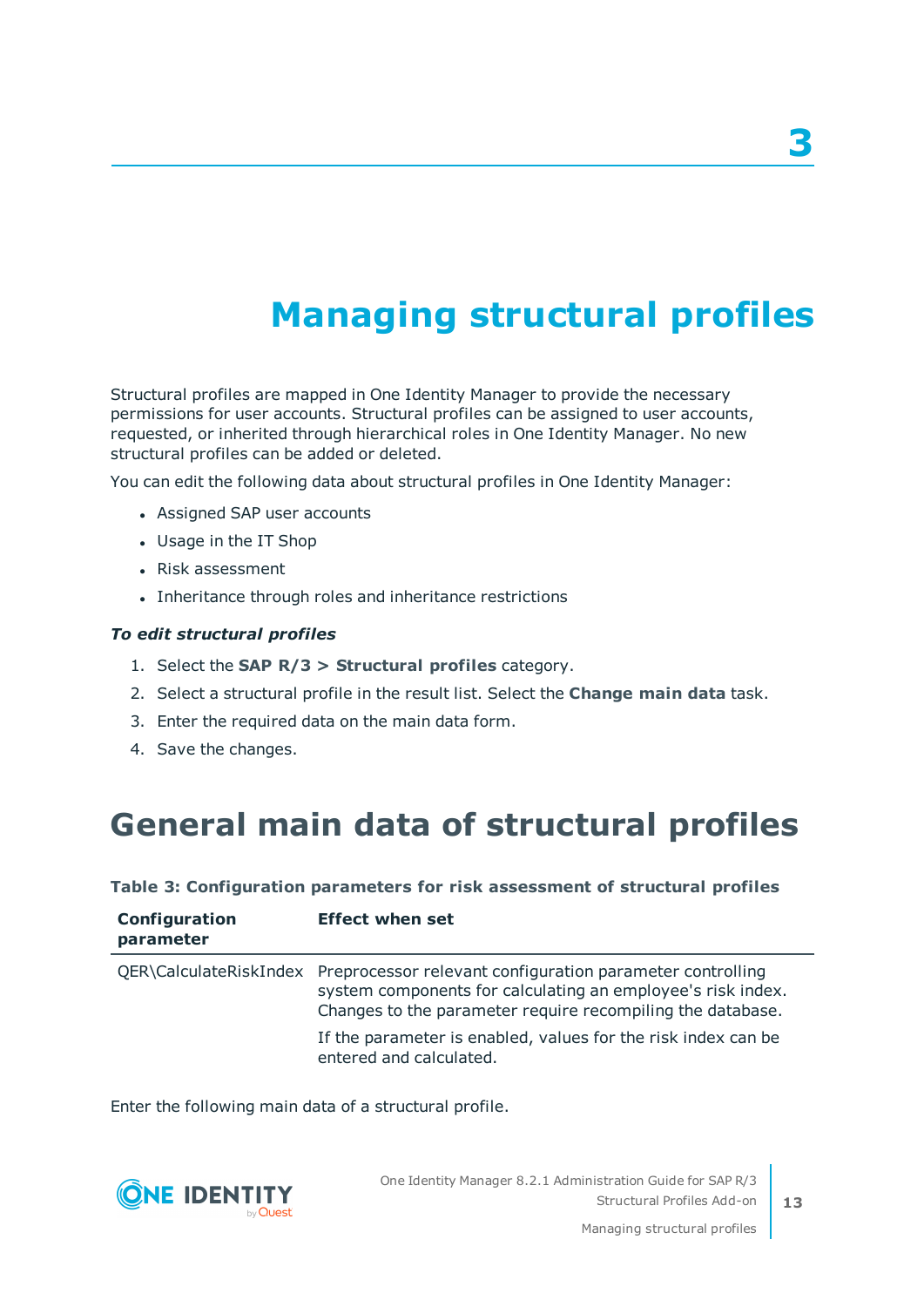| <b>Property</b>            | <b>Description</b>                                                                                                                                                                                                                                                                                                |
|----------------------------|-------------------------------------------------------------------------------------------------------------------------------------------------------------------------------------------------------------------------------------------------------------------------------------------------------------------|
| Structural<br>profile      | Name of the structural profile                                                                                                                                                                                                                                                                                    |
| Distinguished<br>name      | Distinguished name of the structural profile The distinguished name is<br>mapped through the SAP connector.                                                                                                                                                                                                       |
| Canonical<br>name          | Canonical name of the structural profile The canonical name is mapped<br>through the SAP connector.                                                                                                                                                                                                               |
| Client                     | Client that contains the structural profile.                                                                                                                                                                                                                                                                      |
| Service item               | Service item data for requesting the structural profile through the IT<br>Shop.                                                                                                                                                                                                                                   |
| Depth of<br>hierarchy      | The number of the level in the hierarchy that the assigned user account is<br>allowed to drill down to.                                                                                                                                                                                                           |
| Seq.no.                    | Sequential number of this structural profile.                                                                                                                                                                                                                                                                     |
| Object type                | The structural profile is valid for this object type.                                                                                                                                                                                                                                                             |
| Plan version               | The structural profile is applied to this plan version.                                                                                                                                                                                                                                                           |
| Risk index                 | Value for evaluating the risk of assigning the structural profile to account<br>accounts. Enter a value between 0 and 1. The field is only visible if the<br>"QER   CalculateRiskIndex" configuration parameter is set.                                                                                           |
| Category                   | Categories for structural profile inheritance. Structural profiles can select-<br>ively inherit profiles. To do this, structural profiles and user accounts are<br>divided into categories. Use this menu to allocate one or more categories<br>to the structural profile.                                        |
| IT Shop                    | Specifies whether the profile can be requested through the IT Shop. Then<br>the structural profile can be requested from the Web Portal's employees<br>and granted through a defined approval procedure. The structural profile<br>can still be assigned directly to user accounts and hierarchical roles.        |
| Only for use<br>in IT Shop | Specifies whether the structural profile can be requested exclusively<br>through the IT Shop. Then the structural profile can be requested from the<br>Web Portal's employees and granted through a defined approval<br>procedure. The structural profile cannot be assigned directly to hierarch-<br>ical roles. |

### **Table 4: General main data of structural profiles**

### **Detailed information about this topic**

- Inheriting structural profiles based on [categories](#page-22-0) on page 23
- One Identity Manager IT Shop Administration Guide
- One Identity Manager Identity Management Base Module Administration Guide

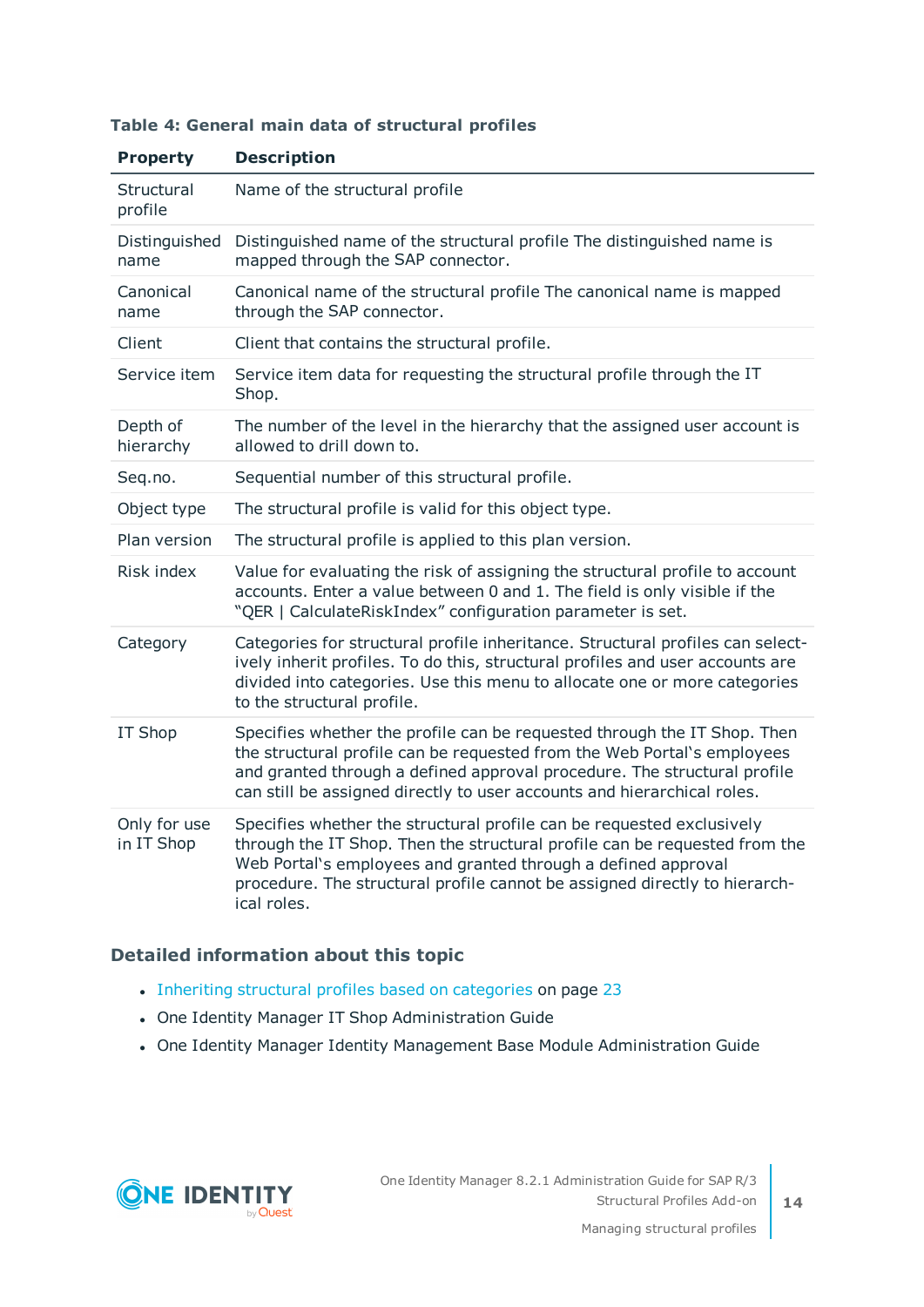- One Identity Manager Target System Base Module Administration Guide
- One Identity Manager Risk Assessment Administration Guide

## <span id="page-14-0"></span>**Assigning structural profiles to SAP user accounts**

Structural profiles can be assigned directly or indirectly to user accounts. In the case of indirect assignment, employees and structural profiles are arranged in hierarchical roles. The number of structural profiles assigned to an employee is calculated from the position in the hierarchy and the direction of inheritance. If you add an employee to roles and that employee owns a user account, the user account is added to the structural profile. Prerequisites for indirect assignment of employees to user accounts:

- Assignment of employees and structural profiles is permitted for role classes (department, cost center, location, or business role).
- <sup>l</sup> User accounts are labeled with the **Structural profiles can be inherited** option.
- User accounts and structural profiles belong to the same SAP clients.

Furthermore, structural profiles can be assigned to employees through IT Shop requests. Add employees to a shop as customers so that structural profiles can be assigned through IT Shop requests. All structural profiles assigned to this shop can be requested by the customers. Requested structural profiles are assigned to the employees after approval is granted.

### **Detailed information about this topic**

- Assigning [structural](#page-16-0) profiles to business roles on page 17
- Assigning [structural](#page-16-0) profiles to business roles on page 17
- Assigning SAP user accounts directly to [structural](#page-17-0) profiles on page 18
- Adding [structural](#page-18-0) profiles in system roles on page 19
- Adding [structural](#page-19-0) profiles to the IT Shop on page 20

### **Related topics**

• Assigning validity periods for profile [assignments](#page-24-0) on page 25

### <span id="page-14-1"></span>**Assigning structural profiles to organizations**

Assign structural profiles to departments, cost centers and locations in order to assign user accounts to them through these organizations.

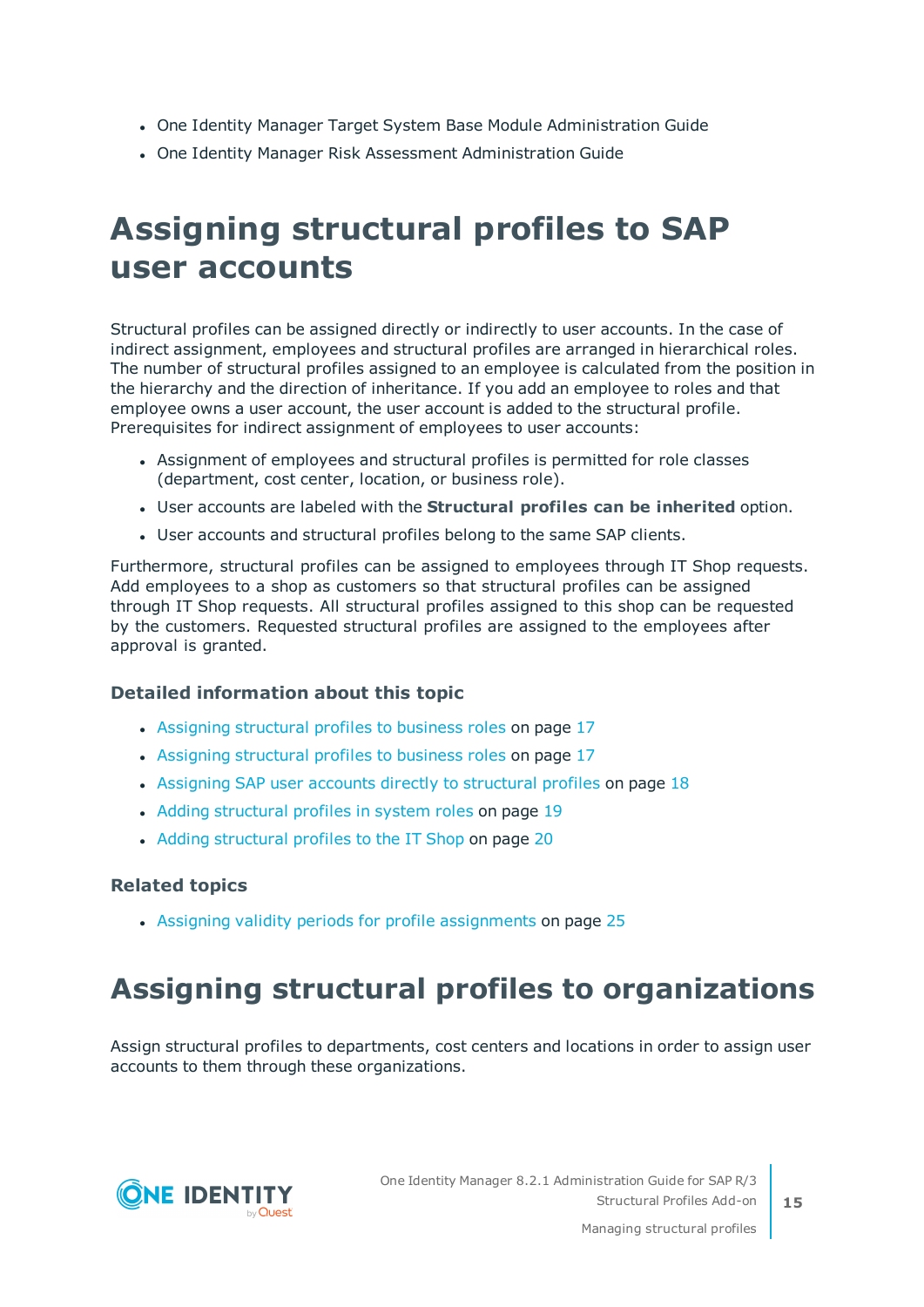### *To assign a structural profile to departments, cost centers or locations (non role-based login)*

- 1. Select the **SAP R/3 > Structural profiles** category.
- 2. Select a structural profile in the result list.
- 3. Select the **Assign organizations** task.
- 4. In the **Add assignments** pane, assign the organizations:
	- **.** On the **Departments** tab, assign departments.
	- **.** On the **Locations** tab, assign locations.
	- **.** On the **Cost centers** tab, assign cost centers.

 $-$  OR  $-$ 

In the **Remove assignments** pane, remove the organizations.

5. Save the changes.

### *To assign structural profiles to a department, cost center, or location (rolebased login)*

- 1. Select the **Organizations > Departments** category.
	- $-$  OR  $-$

Select the **Organizations > Cost centers** category.

- OR -

Select the **Organizations > Locations** category.

- 2. Select the department, cost center, or location in the result list.
- 3. Select the **Assign structural profiles** task.
- 4. In the **Add assignments** pane, assign structural profiles.
	- OR -

In the **Remove assignments** pane, remove structural profiles.

5. Save the changes.

### **Related topics**

- Assigning [structural](#page-16-0) profiles to business roles on page 17
- Assigning SAP user accounts directly to [structural](#page-17-0) profiles on page 18
- Adding [structural](#page-18-0) profiles in system roles on page 19
- Adding [structural](#page-19-0) profiles to the IT Shop on page 20
- One Identity Manager users for [managing](#page-4-1) personnel planning data and structural [profiles](#page-4-1) on page 5

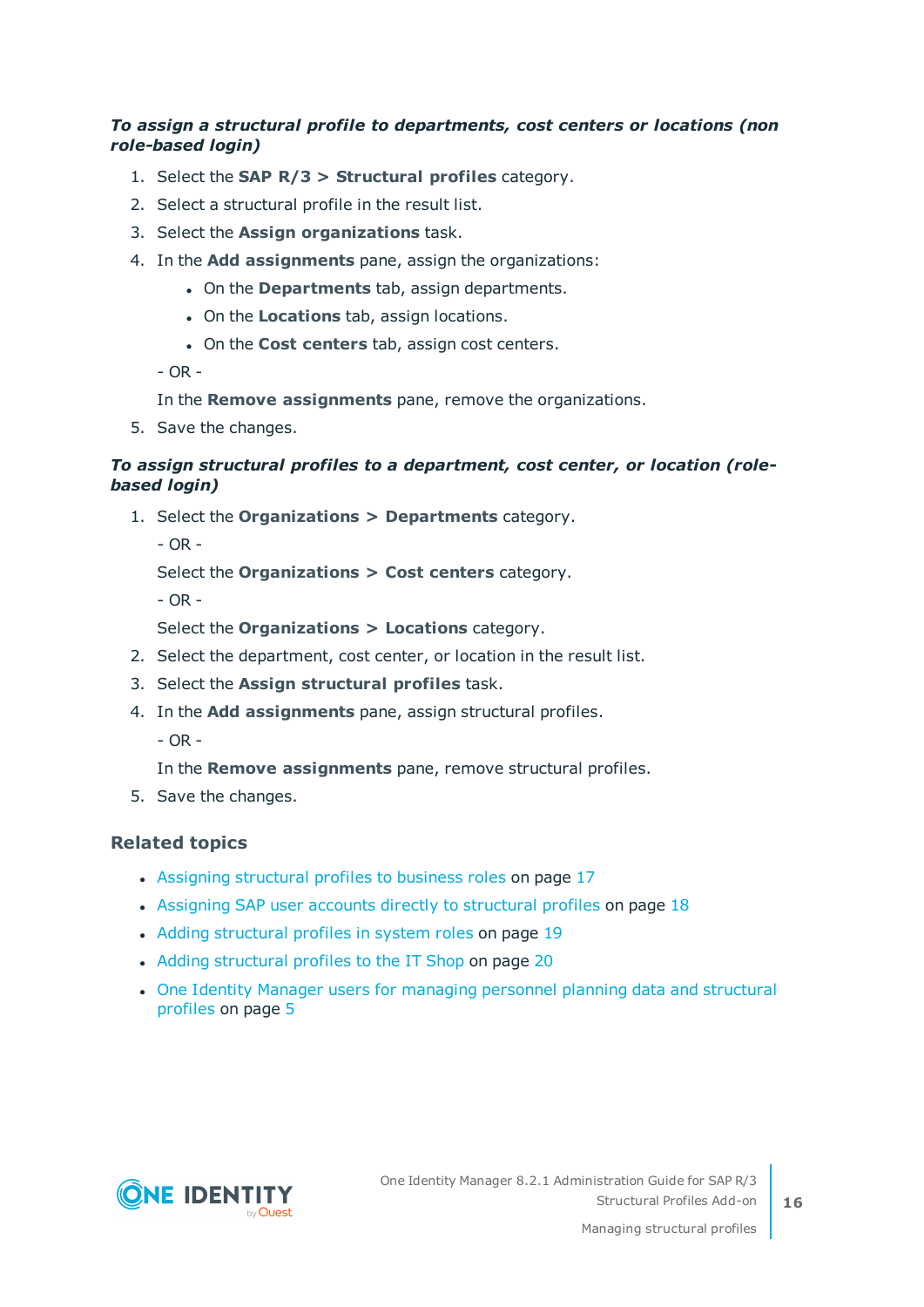### <span id="page-16-0"></span>**Assigning structural profiles to business roles**

Installed modules: Business Roles Module

You assign structural profiles to business roles in order to assign them to user accounts over business roles.

### *To assign a structural profile to a business role (non role-based login)*

- 1. Select the **SAP R/3 > Structural profiles** category.
- 2. Select a structural profile in the result list.
- 3. Select the **Assign business roles** task.
- 4. In the **Add assignments** pane, assign business roles.
	- $-$  OR  $-$

In the **Remove assignments** pane, remove business roles.

5. Save the changes.

#### *To assign structural profiles to a business role (non role-based login)*

- 1. Select the **Business roles > <role class>** category.
- 2. Select the business role in the result list.
- 3. Select the **Assign structural profiles** category.
- 4. In the **Add assignments** pane, assign structural profiles.
	- $-$  OR  $-$

In the **Remove assignments** pane, remove structural profiles.

5. Save the changes.

### **Related topics**

- Assigning structural profiles to [organizations](#page-14-1) on page 15
- Assigning SAP user accounts directly to [structural](#page-17-0) profiles on page 18
- Adding [structural](#page-18-0) profiles in system roles on page 19
- Adding [structural](#page-19-0) profiles to the IT Shop on page 20
- One Identity Manager users for [managing](#page-4-1) personnel planning data and structural [profiles](#page-4-1) on page 5



**17**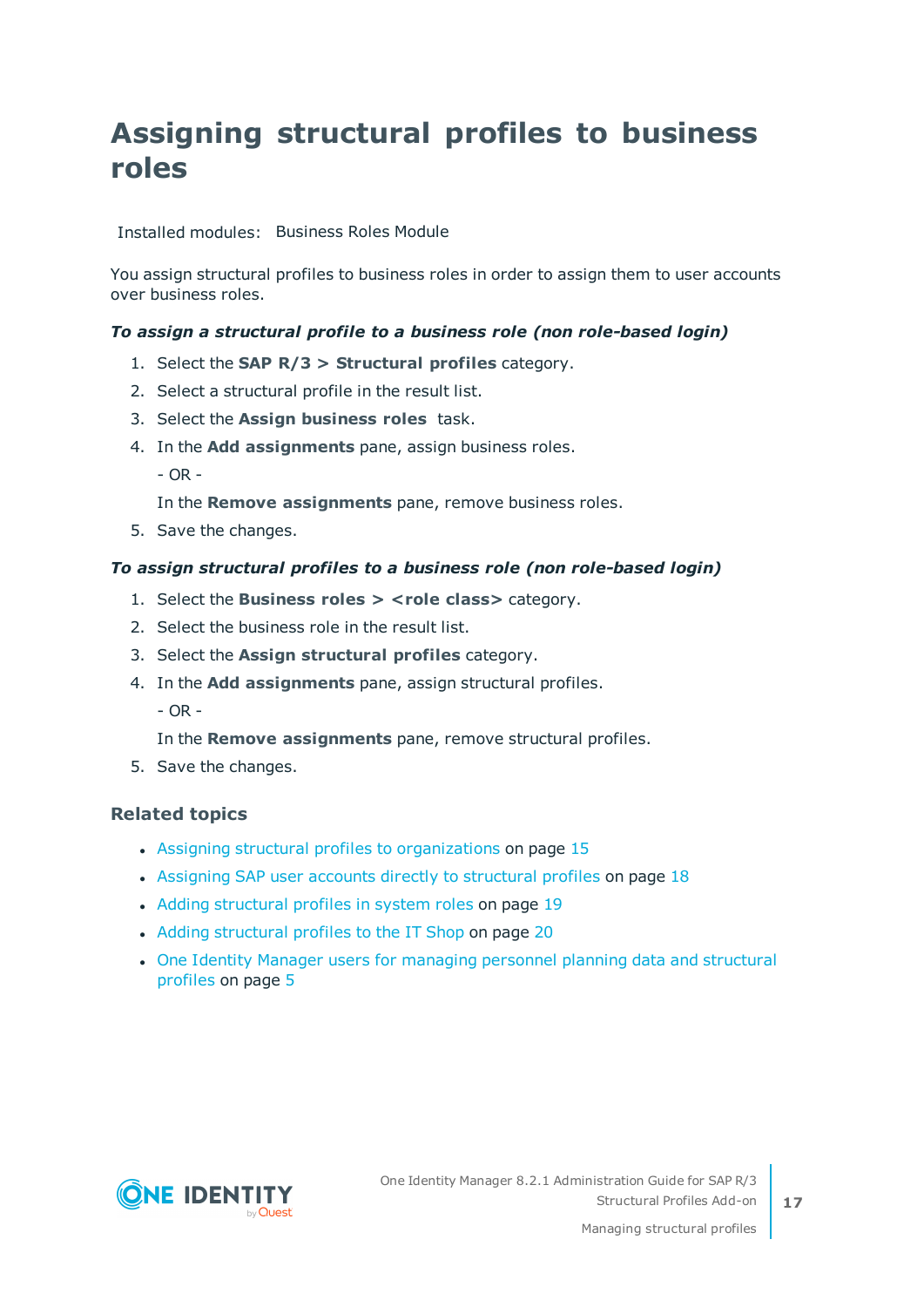### <span id="page-17-0"></span>**Assigning SAP user accounts directly to structural profiles**

To react quickly to special requests, you can assign structural profiles directly to user accounts.

### *To assign a structural profile directly to user accounts*

- 1. In Manager, select the **SAP R/3 > Structural profiles** category.
- 2. Select a structural profile in the result list.
- 3. Select the **Assign user accounts** task.

#### *To assign a structural profile to a user account*

1. Click **Add**.

This inserts a new row in the table.

- 2. In the **User account** menu, select the user account you want to assign to the structural profile.
- 3. Using the **Valid from** and **Valid until** fields, enter a validity period for the profile assignment if required.
- 4. If the assignment temporarily is not active, set **Excluded**.
- 5. Enter another user account if required.
- 6. Save the changes.

#### *To edit a profile assignment*

- 1. In the table, select the profile assignment you want to edit.
- 2. Edit the **Valid until** date or the **Excluded** option.
- 3. Save the changes.

#### *To remove a profile assignment*

- 1. In the table, select the profile assignment you want to remove.
- 2. Click **Delete**.
- 3. Save the changes.

### **Related topics**

- Assigning structural profiles to [organizations](#page-14-1) on page 15
- Assigning [structural](#page-16-0) profiles to business roles on page 17
- Adding [structural](#page-18-0) profiles in system roles on page 19
- Adding [structural](#page-19-0) profiles to the IT Shop on page 20

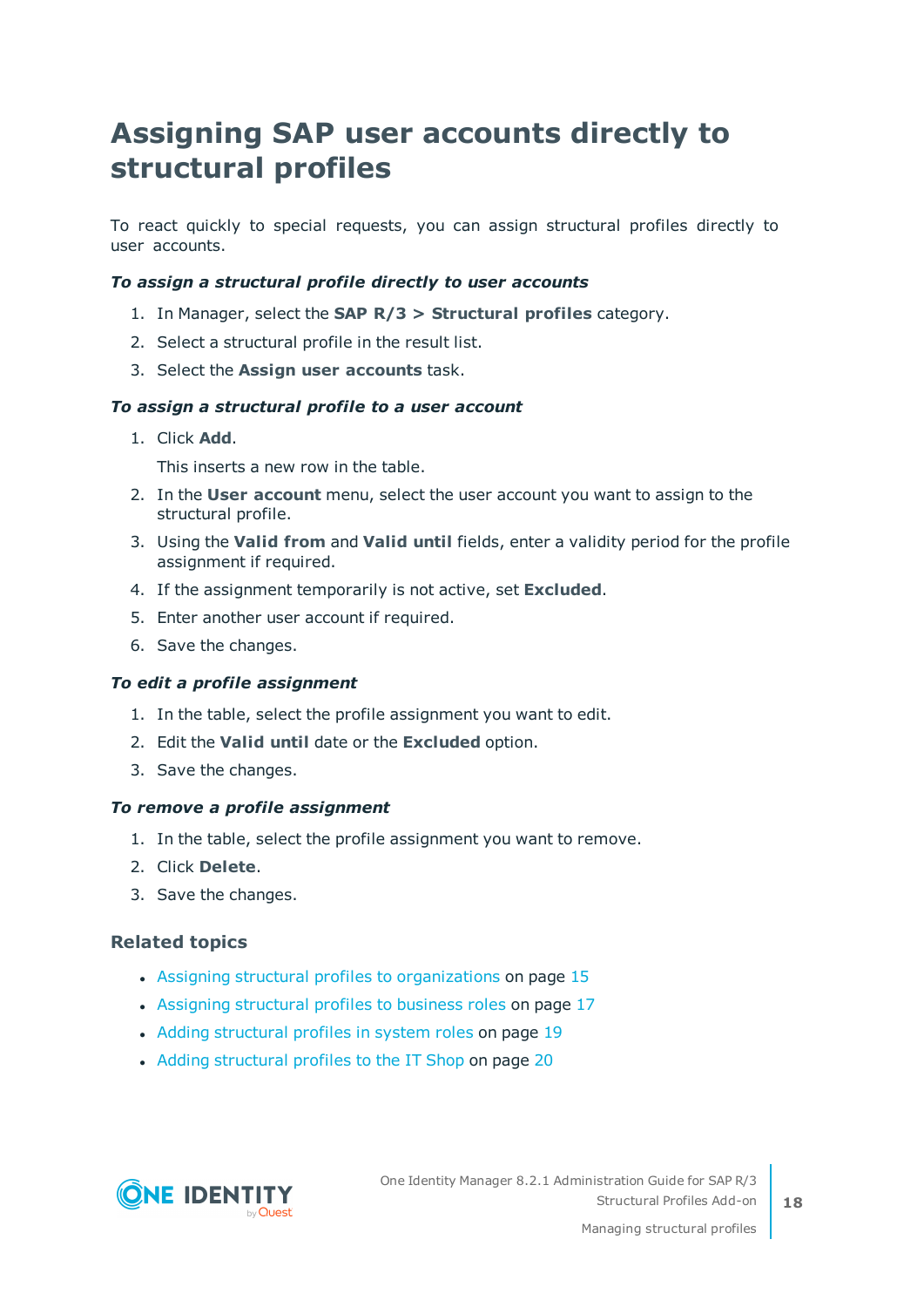### <span id="page-18-0"></span>**Adding structural profiles in system roles**

Installed modules: System Roles Module

Structural profiles can be added to different system roles. When you assign a system role to an employee the structural profiles are inherited by all SAP user accounts that these employees have. System roles in which SAP groups, roles, profiles, or structural profiles are grouped, can be labeled with the system role type "SAP product". Structural profiles can also be added to system roles that are not SAP products.

NOTE: Structural profiles with the **Only use in IT Shop** option can only be assigned to system roles that also have this option set. For more information, see the *One Identity Manager System Roles Administration Guide*.

### *To assign a structural profile to system roles*

- 1. Select the **SAP R/3 > Structural profiles** category.
- 2. Select a structural profile in the result list.
- 3. Select the **Assign system roles** task.
- 4. In the **Add assignments** pane, assign system roles.
	- OR -

In the **Remove assignments** pane, remove system roles.

5. Save the changes.

#### *To assign structural profiles to an SAP product*

- 1. Select the **SAP R/3 > Products** category.
- 2. Select the SAP product in the result list.
- 3. Select the **Assign SAP structural profiles** task.
- 4. In the **Add assignments** pane, assign structural profiles.

 $-$  OR  $-$ 

In the **Remove assignments** pane, remove structural profiles.

5. Save the changes.

#### **Detailed information about this topic**

• One Identity Manager Administration Guide for Connecting to SAP R/3

### **Related topics**

- Assigning structural profiles to [organizations](#page-14-1) on page 15
- Assigning [structural](#page-16-0) profiles to business roles on page 17

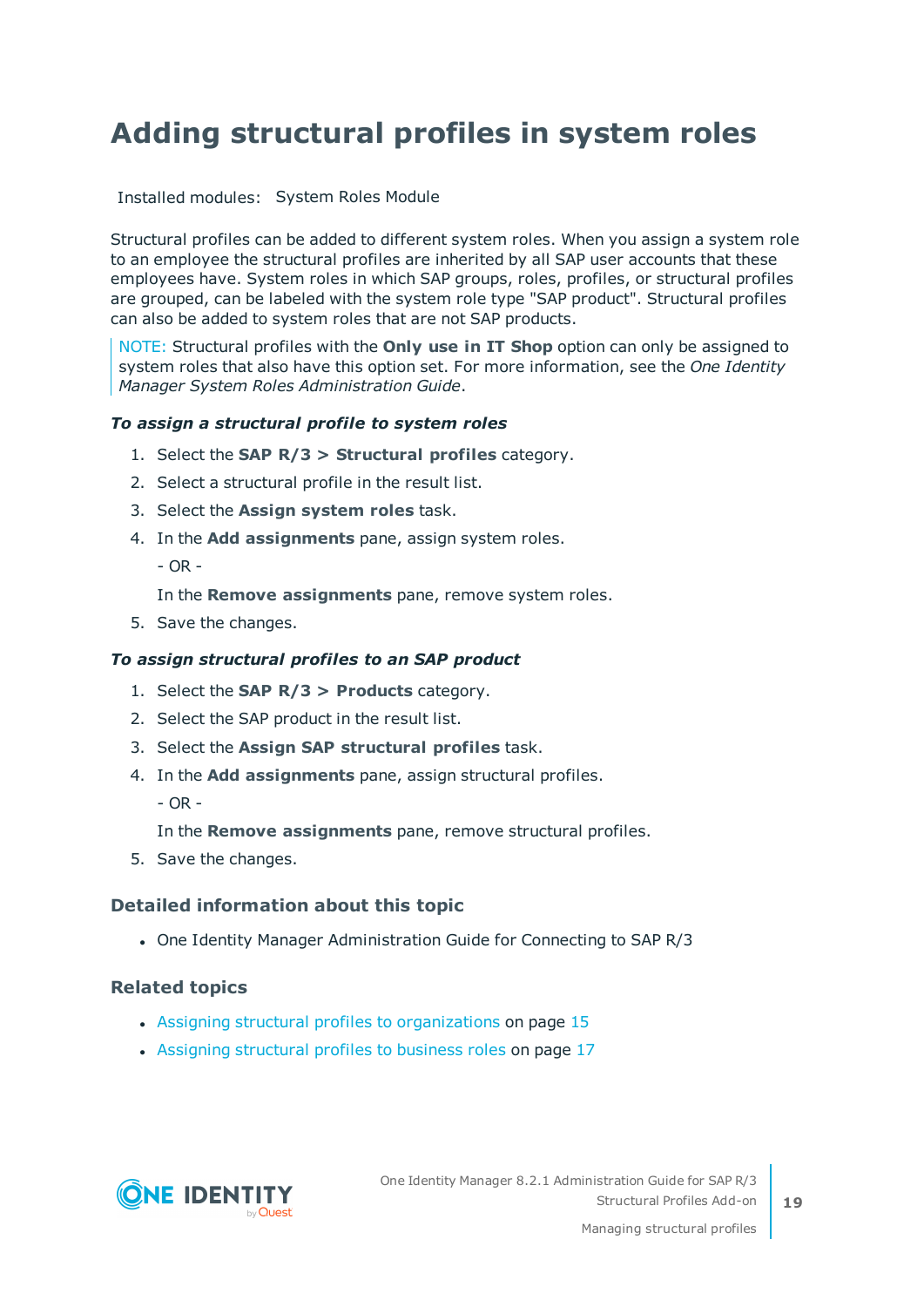- Assigning SAP user accounts directly to [structural](#page-17-0) profiles on page 18
- Adding [structural](#page-19-0) profiles to the IT Shop on page 20

### <span id="page-19-0"></span>**Adding structural profiles to the IT Shop**

When you assign a structural profile to an IT Shop shelf, it can be requested by the shop customers. To ensure it can be requested, further prerequisites need to be guaranteed:

- <sup>l</sup> The structural profile must be labeled with the **IT Shop** option.
- The structural profile must be assigned a service item.

TIP: In the Web Portal, all products that can be requested are grouped together by service category. To make the structural profile easier to find in the Web Portal, assign a service category to the service item.

If you only want the structural profile to be assigned to employees through IT Shop requests, the structural profile must also be labeled with the **Use only in IT Shop** option. Direct assignment to hierarchical roles or user accounts is no longer permitted.

NOTE: With role-based login, the IT Shop administrators can assign structural profiles to IT Shop shelves. Target system administrators are not authorized to add structural profiles to IT Shop.

### *To add a structural profile to the IT Shop.*

- 1. In the Manager, select **SAP R/3 > Structural profiles** (non role-based login) category.
	- OR -

In the Manager, select the **Entitlements > SAP structural profiles** (role-based login) category.

- 2. In the result list, select the structural profile.
- 3. Select the **Add to IT Shop** task.
- 4. Select the **IT Shop structures** tab.
- 5. In the **Add assignments** pane, the structural profile to the IT Shop shelves.
- 6. Save the changes.

#### *To remove, a structural profile from individual shelves of the IT Shop*

1. In the Manager, select **SAP R/3 > Structural profiles** (non role-based login) category.

 $- OR -$ 

In the Manager, select the **Entitlements > SAP structural profiles** (role-based login) category.

2. In the result list, select the structural profile.

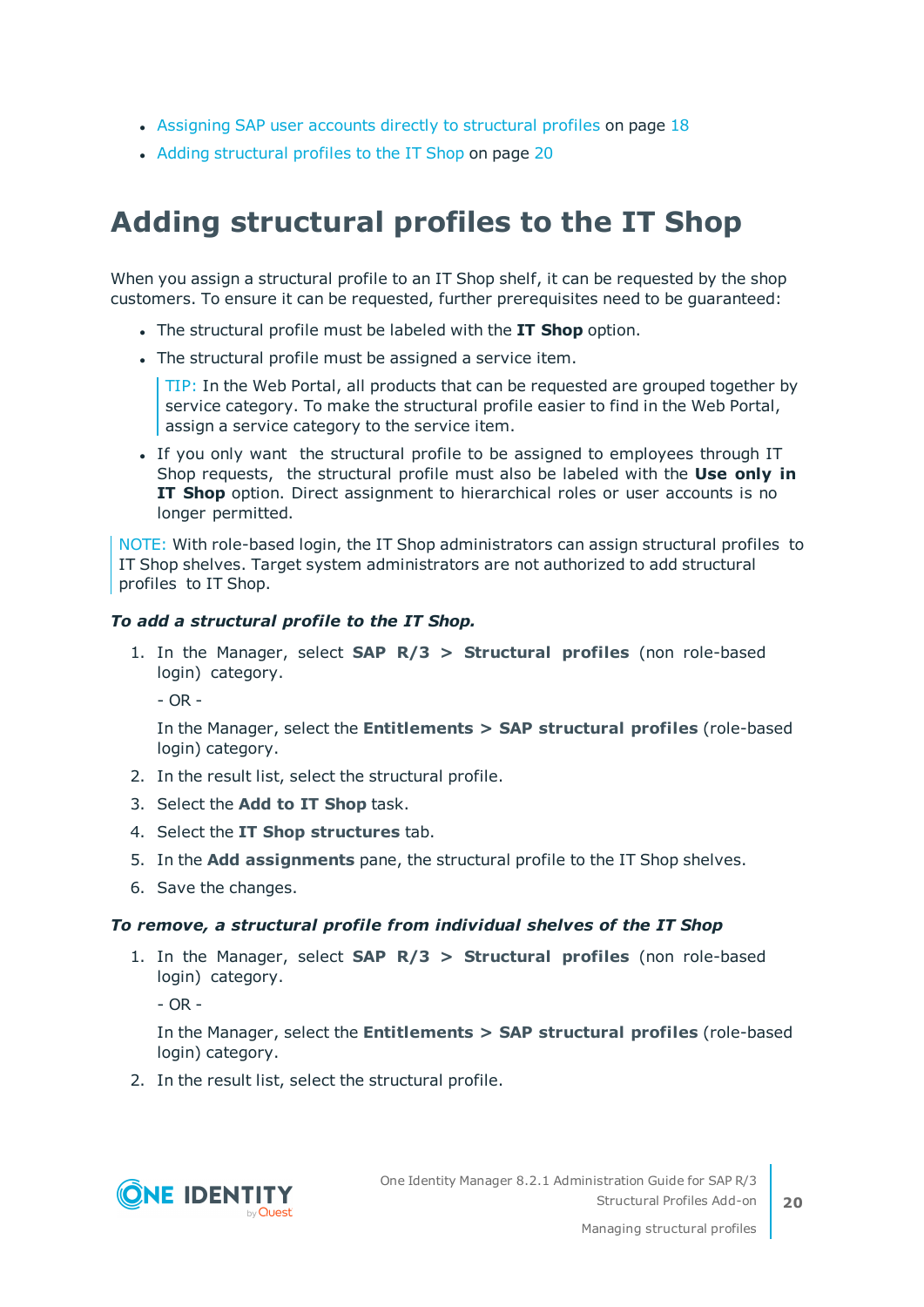- 3. Select the **Add to IT Shop** task.
- 4. Select the **IT Shop structures** tab.
- 5. In the **Remove assignments** pane, the structural profile from the IT Shop shelves.
- 6. Save the changes.

### *To remove, a structural profile from all shelves of the IT Shop*

1. In the Manager, select **SAP R/3 > Structural profiles** (non role-based login) category.

- OR -

In the Manager, select the **Entitlements > SAP structural profiles** (role-based login) category.

- 2. In the result list, select the structural profile.
- 3. Select the **Remove from all shelves (IT Shop)** task.
- 4. Confirm the security prompt with **Yes**.
- 5. Click **OK**.

The structural profile is removed from all shelves by the One Identity Manager Service. All requests and assignment requests with this structural profile are canceled.

For more information about requesting company resources through the IT Shop, see the *One Identity Manager IT Shop Administration Guide*.

### **Related topics**

- General main data of [structural](#page-12-1) profiles on page 13
- Assigning structural profiles to [organizations](#page-14-1) on page 15
- Assigning [structural](#page-16-0) profiles to business roles on page 17
- Assigning SAP user accounts directly to [structural](#page-17-0) profiles on page 18
- Adding [structural](#page-18-0) profiles in system roles on page 19

## <span id="page-20-0"></span>**Additional tasks for structural profiles**

After you have entered the main data, you can run the following tasks.

### <span id="page-20-1"></span>**Overview of a structural profile**

You can see the most important information about a structural profile on the overview form.



Managing structural profiles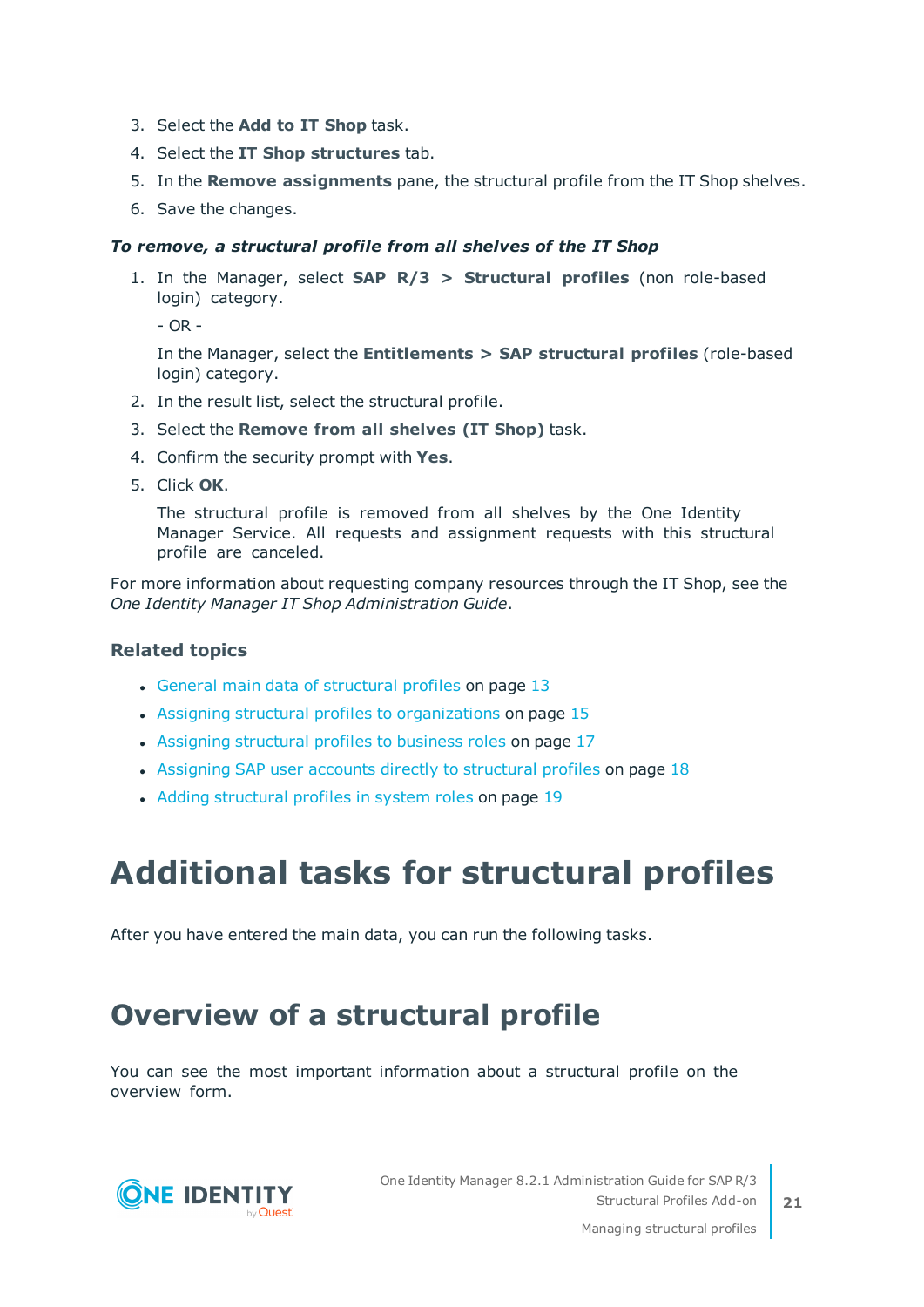### *To obtain an overview of a structural profile*

- 1. Select the **SAP R/3 > Structural profiles** category.
- 2. Select a structural profile in the result list.
- <span id="page-21-0"></span>3. Select the **Structural profile overview** task.

### **Effectiveness of structural profiles**

### **Table 5: Configuration parameter for conditional inheritance**

### **Configuration Effect when set parameter**

| QER  <br>Structures  <br>Inherite  <br>GroupExclusion | Preprocessor relevant configuration parameter for controlling<br>effectiveness of group memberships. If the parameter is set,<br>memberships can be reduced on the basis of exclusion definitions.<br>Changes to this parameter require the database to be recompiled.                                                                                                        |
|-------------------------------------------------------|-------------------------------------------------------------------------------------------------------------------------------------------------------------------------------------------------------------------------------------------------------------------------------------------------------------------------------------------------------------------------------|
|                                                       | If you disable the configuration parameter at a later date, model<br>components and scripts that are not longer required, are disabled. SQL<br>procedures and triggers are still carried out. For more information<br>about the behavior of preprocessor relevant configuration parameters<br>and conditional compiling, see the One Identity Manager Configuration<br>Guide. |

If structural profiles are assigned to user accounts, an employee may obtain two or more structural profiles, which are not permitted in this combination. To prevent this, declare the structural profiles as mutually exclusive. To do this, you specify which of the two structural profiles should apply to the user accounts if both are assigned.

You can assign an excluded structural profile directly, indirectly, or by IT Shop request at anytime. One Identity Manager determines whether the assignment is effective.

NOTE:

- You cannot define a pair of mutually exclusive structural profiles. That means, the definition "Structural profile A excludes structural profile B" AND "Structural profile B excludes structural profile A" are not permitted.
- You must declare each structural profile to be excluded from a structural profile separately. Exclusion definitions cannot be inherited.

The effect of the assignments is mapped in the SAPUserInSAPHRP and BaseTreeHasSAPHRP tables through the XIsInEffect column.

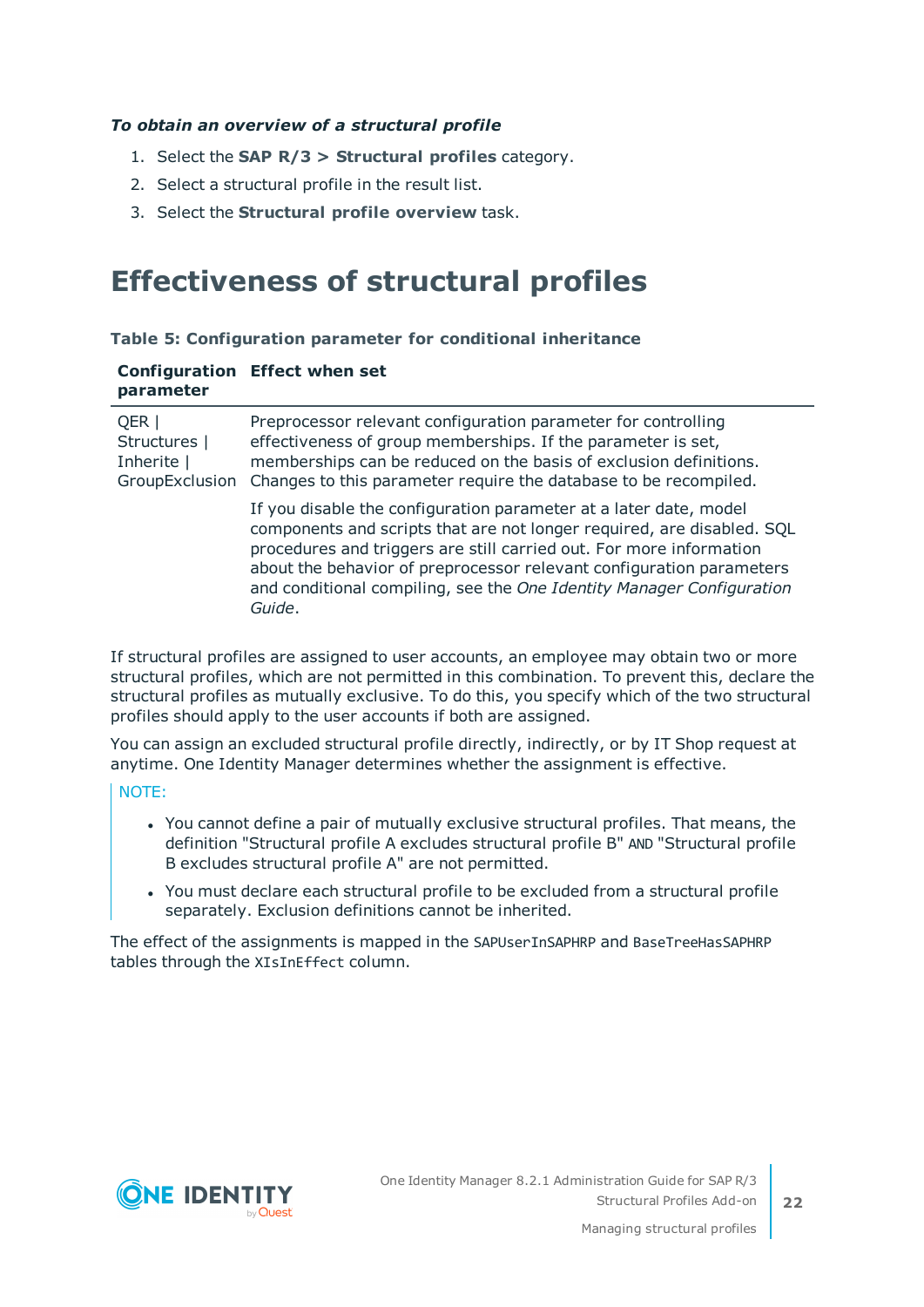### **Prerequisites**

<sup>l</sup> The **QER | Structures | Inherite | GroupExclusion** configuration parameter is set.

In the Designer, set the configuration parameter and compile the database.

NOTE: If you disable the configuration parameter at a later date, model components and scripts that are not longer required, are disabled. SQL procedures and triggers are still carried out. For more information about the behavior of preprocessor relevant configuration parameters and conditional compiling, see the *One Identity Manager Configuration Guide*.

• Mutually exclusive structural profiles belong to the same client.

### *To exclude structural profiles*

- 1. Select the **SAP R/3 > Structural profiles** category.
- 2. Select a structural profile in the result list.
- 3. Select the **Exclude structural profiles** task.
- 4. In the **Add assignments** pane, Assign the structural profiles that are mutually exclusive to the selected location.

 $-$  OR  $-$ 

In the **Remove assignments** pane, remove structural profiles that are no longer mutually exclusive.

5. Save the changes.

For more information about the effectiveness of group memberships, see the One Identity Manager Administration Guide for Connecting to SAP R/3.

### <span id="page-22-0"></span>**Inheriting structural profiles based on categories**

In One Identity Manager, user accounts can selectively inherit structural profiles. To do this, structural profiles and user accounts are divided into categories. The categories can be freely selected and are specified using a mapping rule. Each category is given a specific position within the template. The mapping rule contains different tables. Use the user account table to specify categories for target system dependent user accounts. In the other tables, enter your categories for the structural profiles. Each table contains the category positions **position 1** to **position 63**.

Every user account can be assigned to one or more categories. Every structural profile can be assigned to one or more categories as well. If at least one user account category position matches an assigned structural profile, the structural profile is inherited by the user account. The structural profile is also inherited by the user account if the structural profile or the user account is not put into categories.

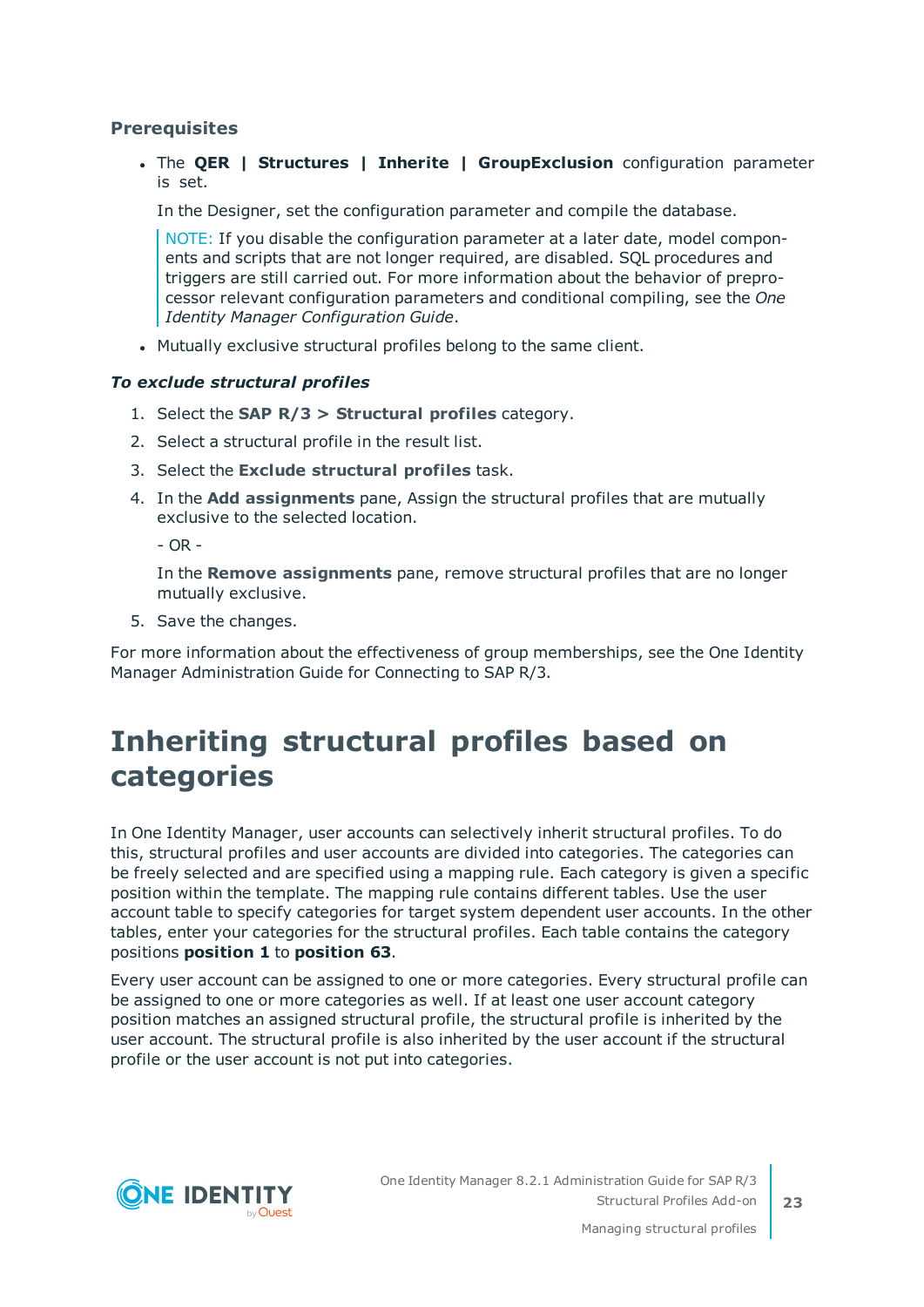NOTE: Inheritance through categories is only taken into account when structural profiles are assigned indirectly through hierarchical roles. Categories are not taken into account when structural profile are directly assigned to user accounts.

### *To use inheritance through categories*

1. Define the categories in the client.

NOTE: If central user administration is implemented, define the categories in the central system as well as in the child system. The same categories must be defined in the child system as in the central system so that structural profiles from a child system can be inherited by user accounts.

- 2. Assign categories to user accounts through their main data.
- 3. Assign categories to structural profiles through their main data.

### *To define a category*

- 1. Select the **SAP R/3 > Clients** category.
- 2. Select the client in the result list. Select the **Change main data** task.
- 3. Select the **Categories** tab.
- 4. Open the member tree of the "SAP structural Profiles" table.
- 5. To enable the category, double-click the icon in front of the item name.
- 6. Enter a name for the category in the column for the respective One Identity Manager login language.
- 7. Save the changes.

### **Detailed information about this topic**

- One Identity Manager Administration Guide for Connecting to SAP R/3
- One Identity Manager Target System Base Module Administration Guide

### **Related topics**

• General main data of [structural](#page-12-1) profiles on page 13

### <span id="page-23-0"></span>**Assigning extended properties to structural profiles**

Extended properties are meta objects, such as operating codes, cost codes, or cost accounting areas that cannot be mapped directly in One Identity Manager.



One Identity Manager 8.2.1 Administration Guide for SAP R/3 Structural Profiles Add-on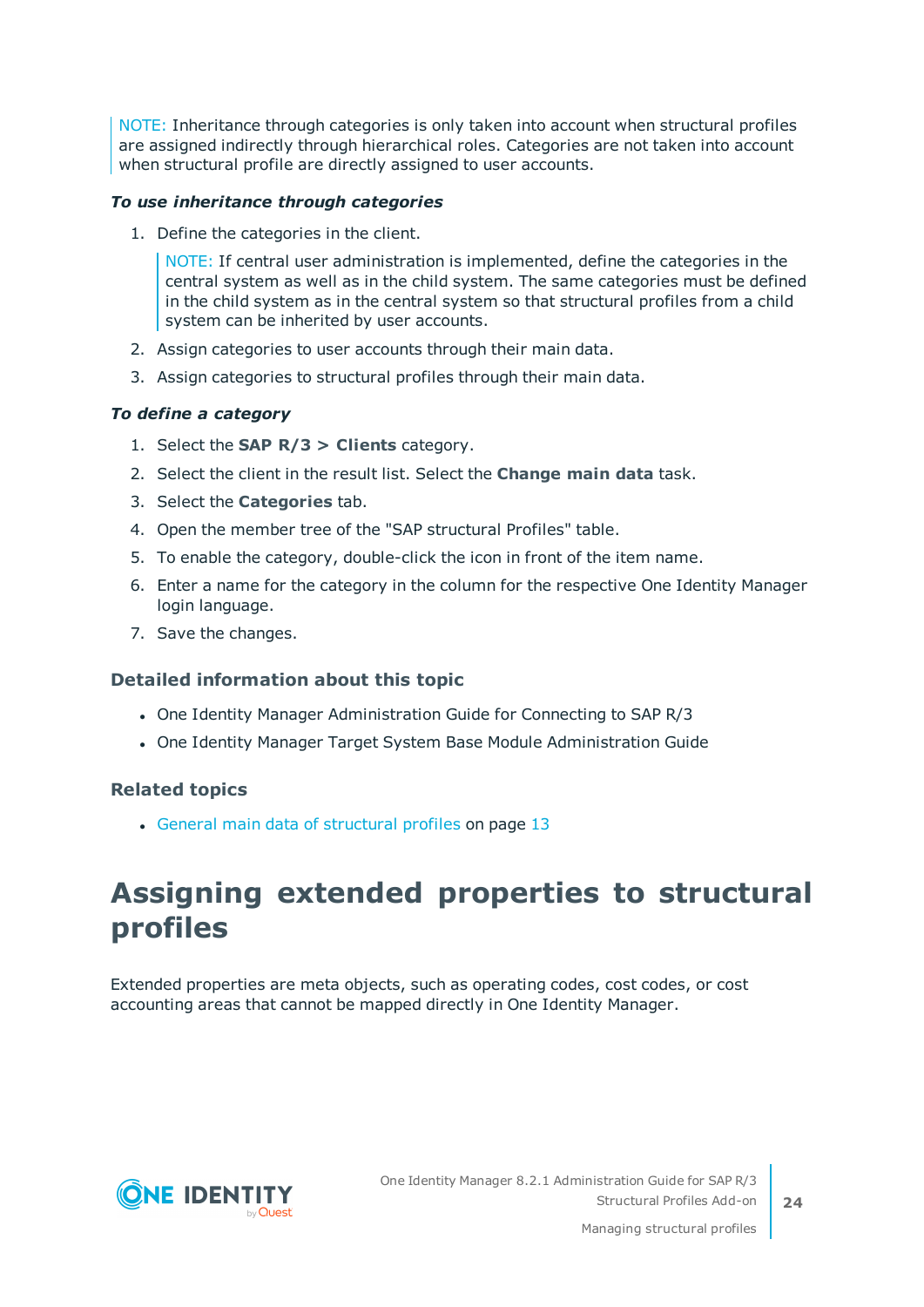### *To specify extended properties for a structural profile*

- 1. In Manager, select the **SAP R/3 > Structural profiles** category.
- 2. Select a structural profile in the result list.
- 3. Select **Assign extended properties**.
- 4. In the **Add assignments** pane, assign extended properties.

TIP: In the **Remove assignments** pane, you can remove assigned extended properties.

### *To remove an assignment*

- **Select the extended property and double-click**  $\odot$ **.**
- 5. Save the changes.

For more information about setting up extended properties, see the *One Identity Manager Identity Management Base Module Administration Guide*.

## <span id="page-24-0"></span>**Assigning validity periods for profile assignments**

You can enter a validity period for assigning structural profiles to user accounts. If no validity period is given to the profile assignments, they are allocated the following validity dates by default:

- <sup>l</sup> Valid from: **1900-01-01**
- <sup>l</sup> Valid to : **9999-12-31**

These profile assignments are therefore unlimited.

The SAPUserInSAPHRP table contains all profile assignments, limited, and unlimited.

The HelperSAPUserInSAPHRP table only contains profile assignments that are currently valid. The **Daily calculation of SAP user accounts assignments to SAP roles** schedule controls the calculation of this table.

### **Detailed information about this topic**

- Assigning the validity period of direct profile [assignments](#page-25-0) on page 26
- Configuring the validity period of indirect profile [assignments](#page-25-1) on page 26
- Determining the validity period of indirect profile [assignments](#page-27-0) on page 28

### **Related topics**

- Assigning [structural](#page-14-0) profiles to SAP user accounts on page 15
- Assigning SAP user accounts directly to [structural](#page-17-0) profiles on page  $18$

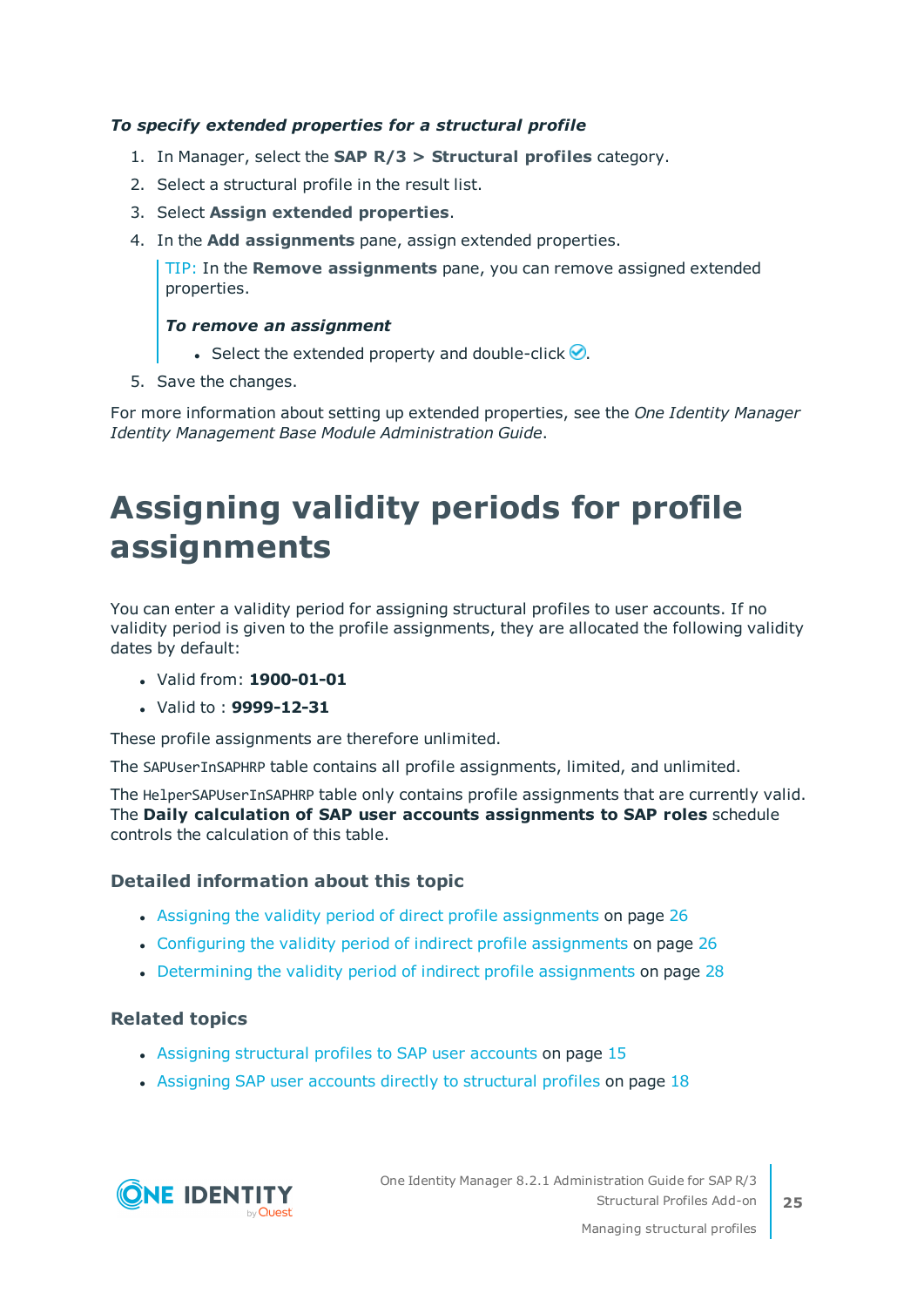### <span id="page-25-0"></span>**Assigning the validity period of direct profile assignments**

Direct assignments can occur in two different ways:

a. Synchronizing profile assignments

The **Valid from** and **Valid to** columns are taken into account in the default mapping. Synchronization writes the validity period of profile assignments in the One Identity Manager database.

b. Direct assignment of structural profiles to user accounts in the Manager

If structural profiles are assigned directly to user accounts, you can add a validity period. **Valid from** and **Valid to** dates are provisioned in the target system.

### **Related topics**

- Determining the validity period of indirect profile [assignments](#page-27-0) on page 28
- Assigning validity periods for profile [assignments](#page-24-0) on page 25

### <span id="page-25-1"></span>**Configuring the validity period of indirect profile assignments**

When the validity period is calculated, the following configuration parameters are taken into account. These configuration parameters are disabled by default.

### <sup>l</sup> **TargetSystem | SAPR3 | ValidDateHandling | DoNotUsePWODate**

Specifies whether the request's validity period is transferred when profile assignments are requested.

Not set: The request's validity period is transferred. If there is no validity period given, the default values of **1900-01-01** and **9999-12-31** are set.

Set: The profile assignment is unlimited.

<sup>l</sup> **TargetSystem | SAPR3 | ValidDateHandling | ReuseInheritedDate**

Controls reuse of existing profile assignments.

Set: Existing unlimited profile assignments are reused if the same assignment is created by different means of inheritance. The following applies:

- **.** The **Valid from** date of the existing assignment is in the past.
- <sup>l</sup> The **Valid until** date of the existing assignment is **9999-12-31** or the new assignment has the same **Valid until** date as the existing assignment.

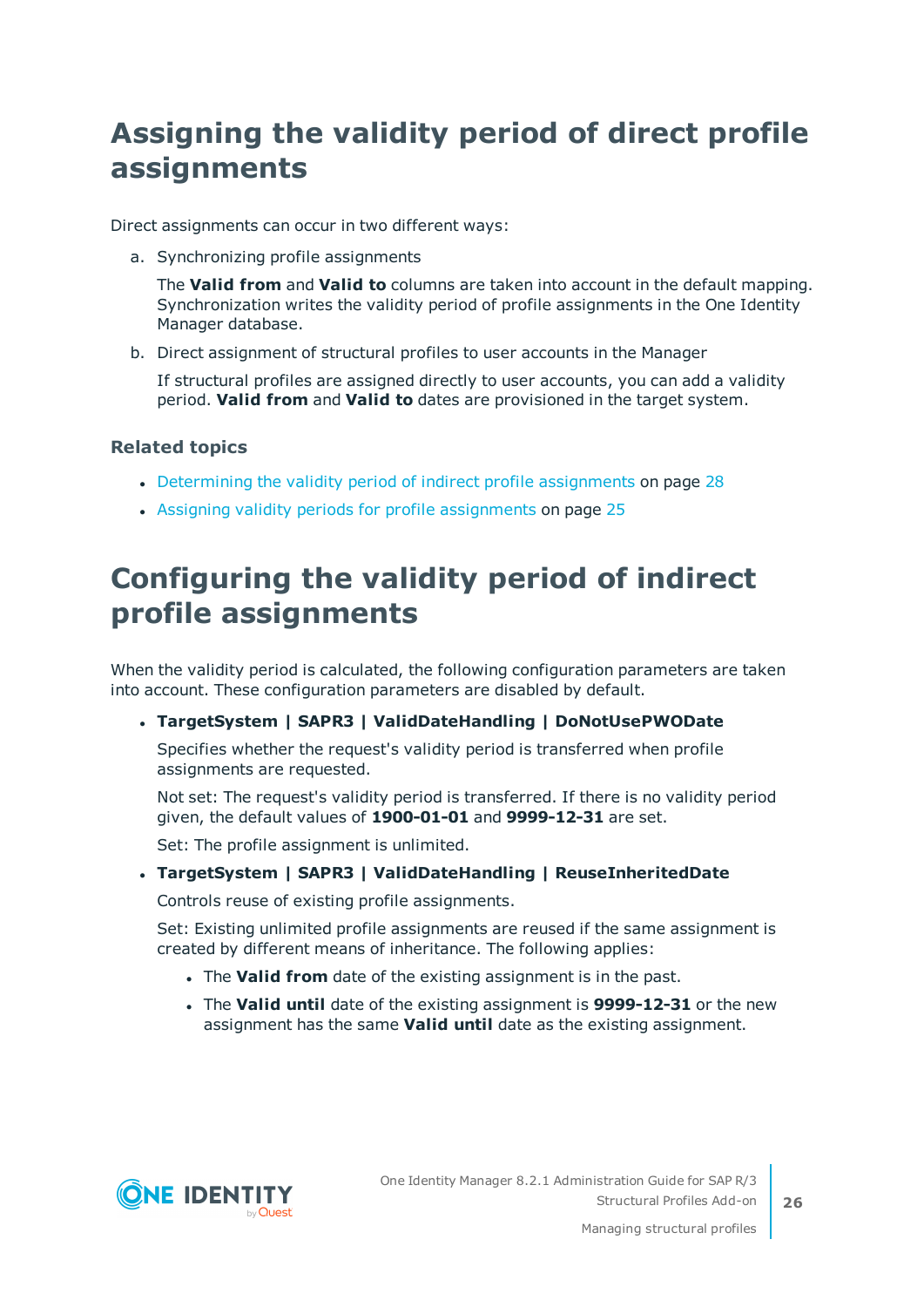Any other unlimited assignment or any other assignment with the same **Valid until** date does not generate a new entry in the SAPUserInSAPHRP table. This can reduce the number of entries in the SAPUserInSAPHRP table.

Not set: An entry in the SAPUserInSAPHRP table is created for every new profile assignment. Existing assignments are not reused.

NOTE: In databases that are migrated from versions older than 7.0, you may see assignments with a **Valid until** date of **9998-12-31**. This is a valid date for unlimited profile assignments, which means that these assignments can also be reused.

### <sup>l</sup> **TargetSystem | SAPR3 | ValidDateHandling | ReuseInheritedDate | UseTodayForInheritedValidFrom**

Specifies the value that indirect profile assignments' **Valid from** date contain when they are added.

Not set: **1900-01-01**

Set: <today>

IMPORTANT: Depending on the amount of data to be handled, the calculation of indirect profile assignments is noticeably slowed down by this.

Do not set this configuration parameter if the information about when a profile assignment's validity period starts is not absolutely necessary in SAP R/3.

#### *To reuse an existing profile assignment:*

<sup>l</sup> In the Designer, set the **TargetSystem | SAPR3 | ValidDateHandling | ReuseInheritedDate** configuration parameter.

### *To set the assignment's date as the first day of the profile assignment's validity period*

<sup>l</sup> In the Designer, set the **TargetSystem | SAPR3 | ValidDateHandling | ReuseInheritedDate | UseTodayForInheritedValidFrom** configuration parameter.

#### *To prevent the request's validity date being copied to the profile assignment*

<sup>l</sup> In the Designer, set the **TargetSystem | SAPR3 | ValidDateHandling | DoNotUsePWODate** configuration parameter.

This adds an unlimited profile assignment.

#### **Related topics**

• Determining the validity period of indirect profile [assignments](#page-27-0) on page 28

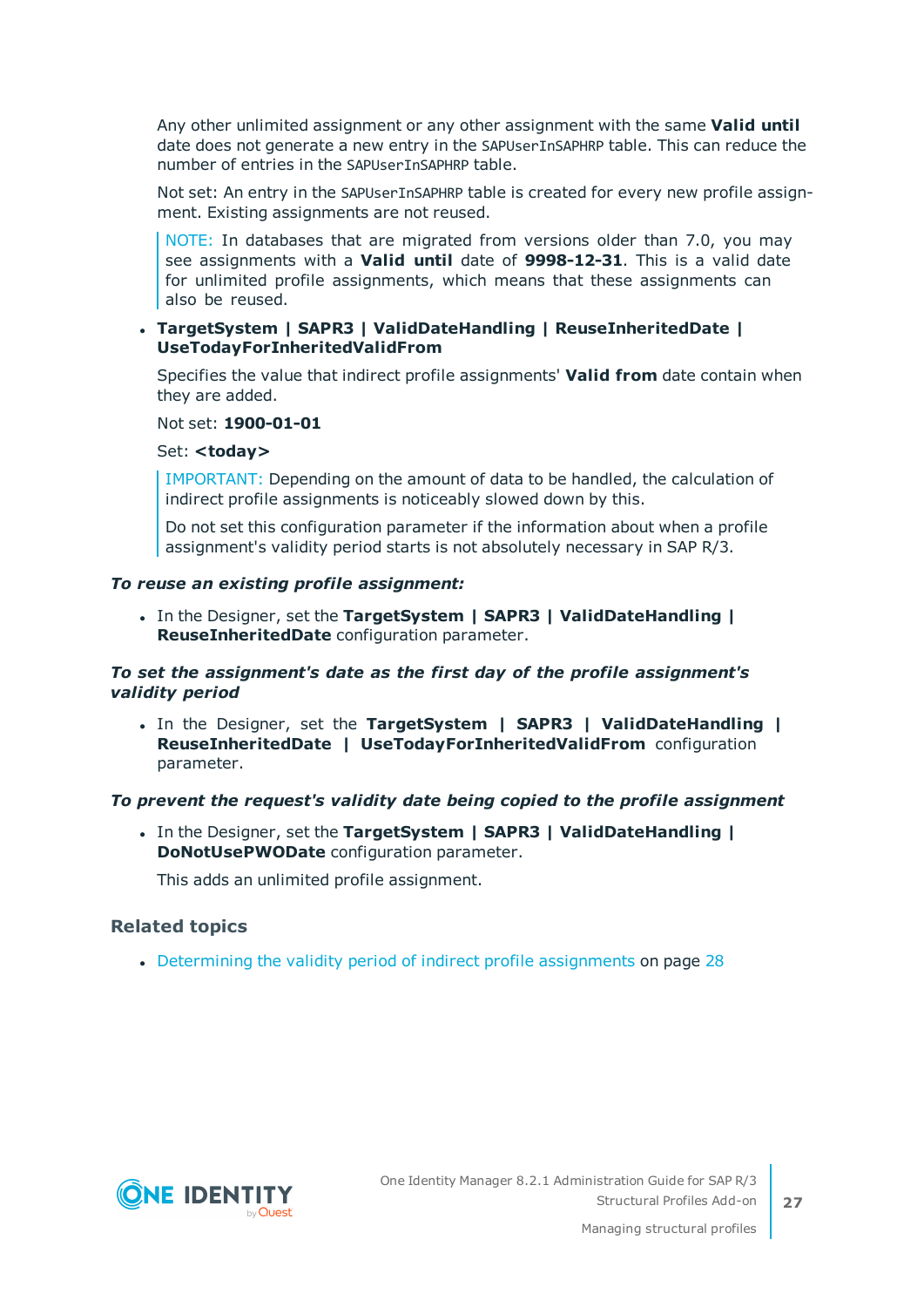### <span id="page-27-0"></span>**Determining the validity period of indirect profile assignments**

Structural profiles that are assigned to departments, cost centers, locations, or business roles are indirectly assigned through them to user accounts. By default, indirect assignments are unlimited. The **TargetSystem | SAPR3 | ValidDateHandling** configuration parameter is used to determine the validity period of indirect assignments.

You can enter a valid from date if the requests are made in the IT Shop. An entry in SAPUserInSAPHRP table only exists between the first and last days of the request's validity period. The request's validity period is copied to profile assignments under the following prerequisites:

- **.** The **DoNotUsePWODate** configuration parameter is not set (default).
- The structural profile was requested directly.
	- $-$  OR  $-$
- The assignment was created through an assignment request and at the same time a role entitlement assignment was requested. BaseTreeHasSAPHRP.XOrigin='8' is set for this.

By default, an entry in the SAPUserInSAPHRP table is created for every new profile assignment. If the same assignment is created by different means of inheritance, the number of entries in the SAPUserInSAPHRP table grows rapidly. In this case, if the validity period is identical, the same entries can be reused. Existing profile assignments can be reused under the following prerequisites:

- <sup>l</sup> The **ReuseInheritedDate** configuration parameter is set.
- **.** The Valid from date of the existing assignment is in the past.
- <sup>l</sup> The **Valid until** date of the existing assignment is **9999-12-31** or the new assignment has the same **Valid until** date as the existing assignment.
- Another assignment for the same combination of user account and structural profile is added.

Any other unlimited assignment or any other assignment with the same **Valid until** date does not generate a new entry in the SAPUserInSAPHRP table. The number of entries in the SAPUserInSAPHRP table can be reduced in this way.

NOTE: In databases that are migrated from versions older than 7.0, you may see assignments with a **Valid until** date of **9998-12-31**. This is a valid date for unlimited profile assignments, which means that these assignments can also be reused.

By default, the first day that indirect assignments are valid is **1900-01-01**. This does not tell us when the assignments were created. If you need this information, in the **Valid from** field, you can enter the date on which the structural profile will be assigned. The date of the assignment is set as the first valid day of the indirect profile assignments under the following prerequisites:

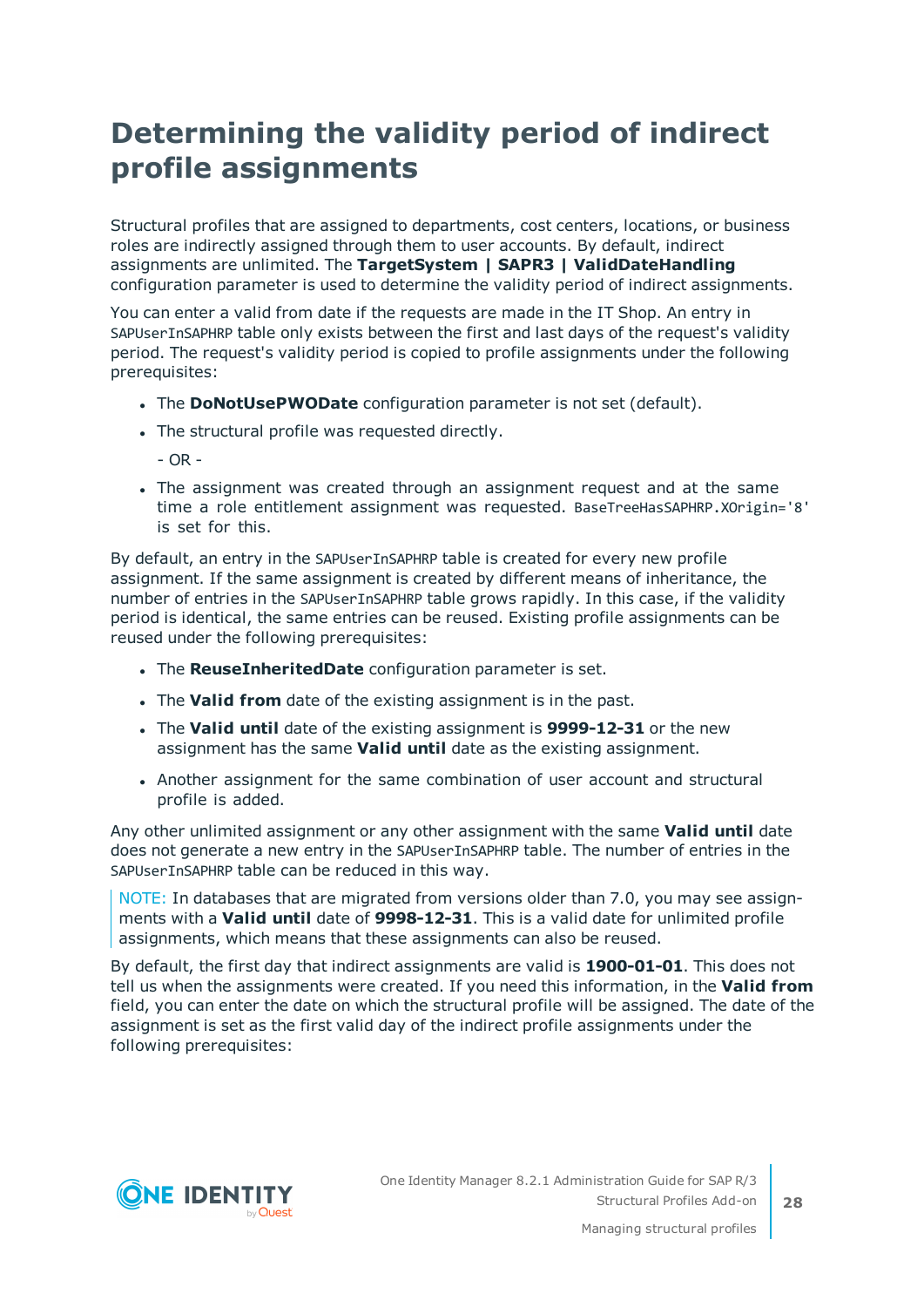<sup>l</sup> The **ReuseInheritedDate | UseTodayForInheritedValidFrom** configuration parameter is set.

Exception: the **DoNotUsePWODate** configuration parameter is not set and:

- <sup>l</sup> The assignment has been requested and the request has a **Valid from** date.
- <sup>l</sup> The assignment has been requested and the request has a **Valid to** date but no **Valid from** date.

IMPORTANT: Depending on the amount of data to be handled, the calculation of indirect profile assignments is noticeably slowed down by this.

Do not set the **UseTodayForInheritedValidFrom** configuration parameter if the information about the valid from date of the profile assignment is not absolutely necessary in SAP R/3!

### **Detailed information about this topic**

- Configuring the validity period of indirect profile [assignments](#page-25-1) on page 26
- Assigning validity periods for profile [assignments](#page-24-0) on page 25

### **Related topics**

• Assigning the validity period of direct profile [assignments](#page-25-0) on page 26

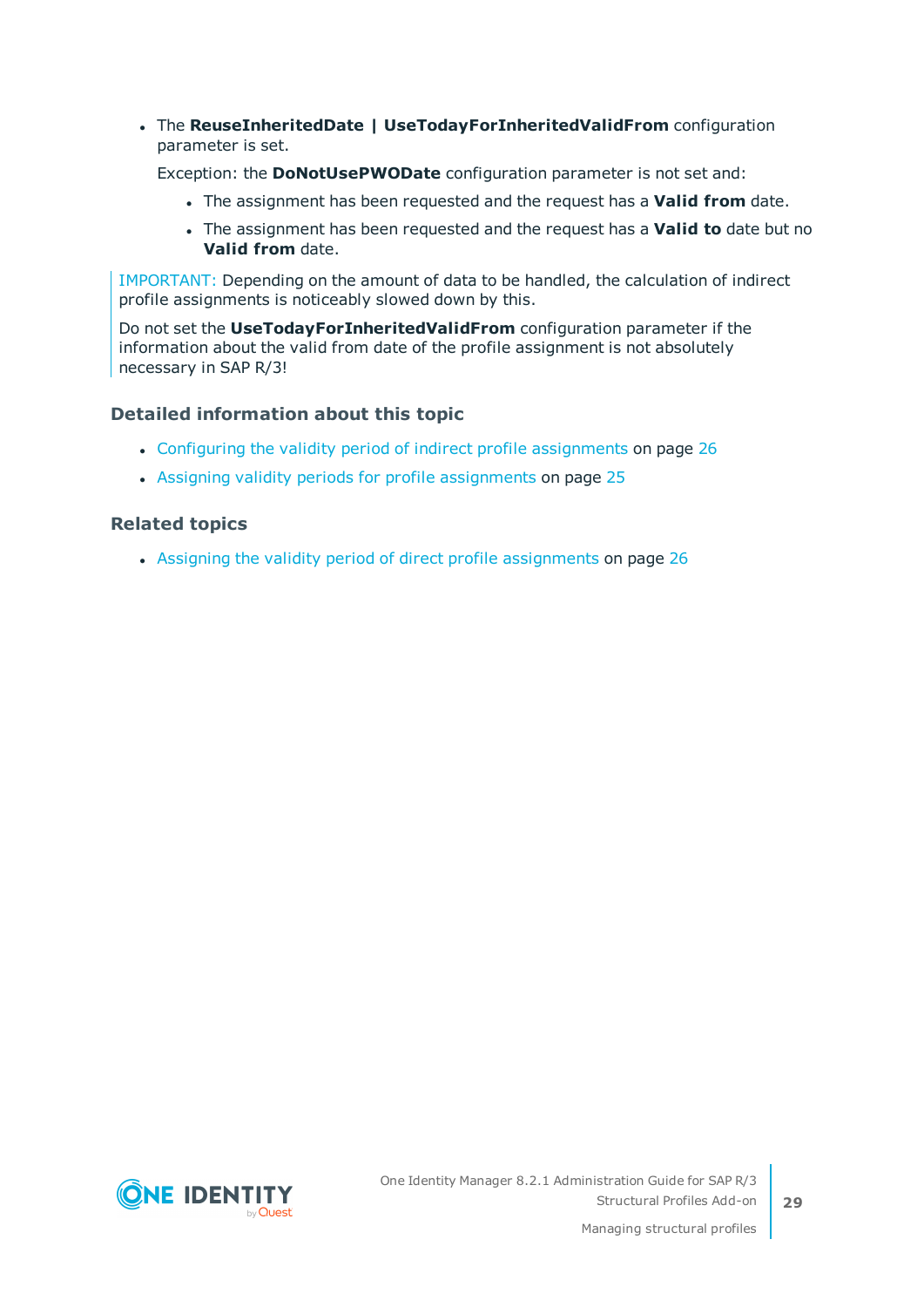# <span id="page-29-0"></span>**Mapping personnel planning data**

Personnel planning data and parts of the organization structure from the One Identity Manager HCM system can be mapped in SAP. Set up a synchronization project to import personnel planing data. For more information, see Setting up a [synchronization](#page-8-1) project for [synchronizing](#page-8-1) with an SAP HCM system on page 9. For all objects imported into the One Identity Manager database in this way, **SAP R/3** is given as the import data source (ImportSource = 'SAP' column).

Use this synchronization project to import employee main data and departments into One Identity Manager database. In addition, information about identities, working hours, communication data, and department managers are imported. This information can be evaluated during identity audit by assigning employees to SAP user accounts.

Furthermore, you can configure synchronization for other personnel planning data. [For](#page-29-1) more information, see Setting up a [synchronization](#page-29-1) project for synchronizing additional [personnel](#page-29-1) planning data on page 30.

## <span id="page-29-1"></span>**Setting up a synchronization project for synchronizing additional personnel planning data**

You can import typically required personnel planning data into the One Identity Manager database using the initial synchronization project for personnel planning. This includes general employee main data, communications data, departments, and their managers. For more information, see Project template for [synchronizing](#page-38-0) personnel [planning](#page-38-0) data on page 39.

The SAP HCM system has other personnel planning data available. To import these, create a new synchronization project and configure mapping for the additional data. You can use predefined schema types to do this.

### **Prerequisite**

• Synchronization for SAP R/3 base administration is set up.



One Identity Manager 8.2.1 Administration Guide for SAP R/3 Structural Profiles Add-on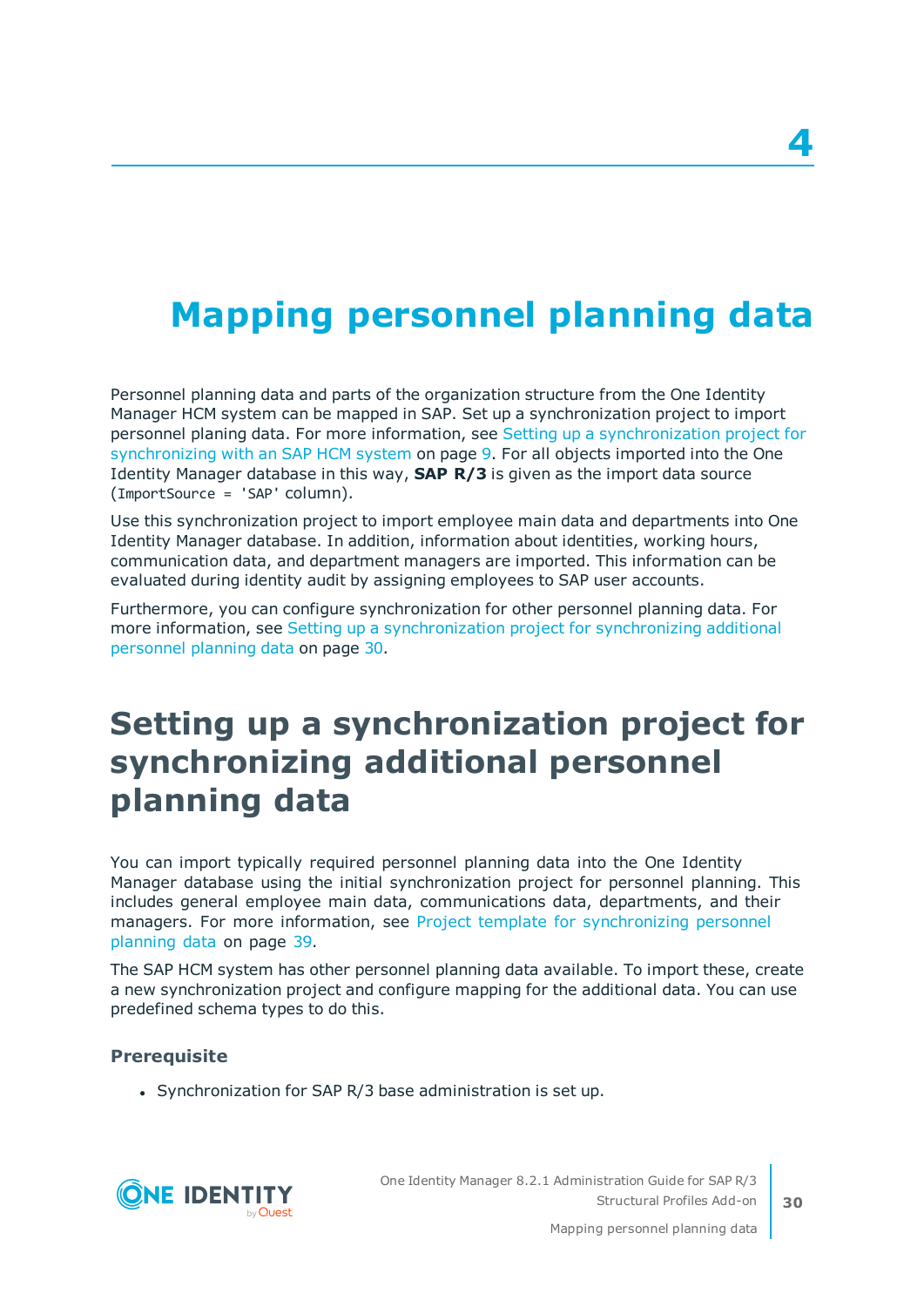### *To set up a synchronization project for additional personnel planning data*

- 1. Set up an initial synchronization project as described in the One Identity Manager Administration Guide for Connecting to SAP R/3. The following special features apply:
	- a. On the **SAP HCM settings** page in the system connection wizard, state whether you want to configure any additional settings. Set the **Show expert settings** option to do this.
	- b. If you have set the **Show expert settings** option, select the address type to import on the **SAP HCM Settings** page.

If the option is not set, the page is not shown. The address type 1 (Permanent residence address) is imported by default.

c. On the **SAP connector schema** page, click **Next**.

TIP: You can enter a file with additional schema types on this page. The connector schema is extended by these custom schema types. You can also enter this data after saving the synchronization project. For detailed information, see the One Identity Manager Administration Guide for Connecting to SAP R/3.

- d. On the **Select project template** page in the project wizard, select the "SAP HCM Employees and Departments" project template.
- e. The **Restrict target system access** page is not displayed. The target system is only loaded.
- f. On the last page of the project wizard, disable the **Activate and save the new synchronization project automatically** option.
- g. To close the project wizard, click **Finish**.

This creates and allocates a default schedule for regular synchronization. The synchronization project is created.

2. Create mappings for the additional schema types in the Synchronization Editor.

#### **Table 6: Properties of a Mapping**

| <b>Properties</b>            | <b>Meaning</b>                                                                                                      |
|------------------------------|---------------------------------------------------------------------------------------------------------------------|
| Mapping name                 | Display name for the mapping.                                                                                       |
|                              | Mapping name is used as key. It cannot be changed after<br>saving.                                                  |
| Mapping direction            | Mapping direction permitted for all property mapping rules.<br>Select "in direction of One Identity Manager"        |
| Description                  | Text field for additional explanation.                                                                              |
| Hierarchy<br>synchronization | Specifies whether the mapping is part of the hierarchy. This<br>option is important for optimizing synchronization. |
| Only suitable for            | Specifies whether schema class objects are never added during                                                       |

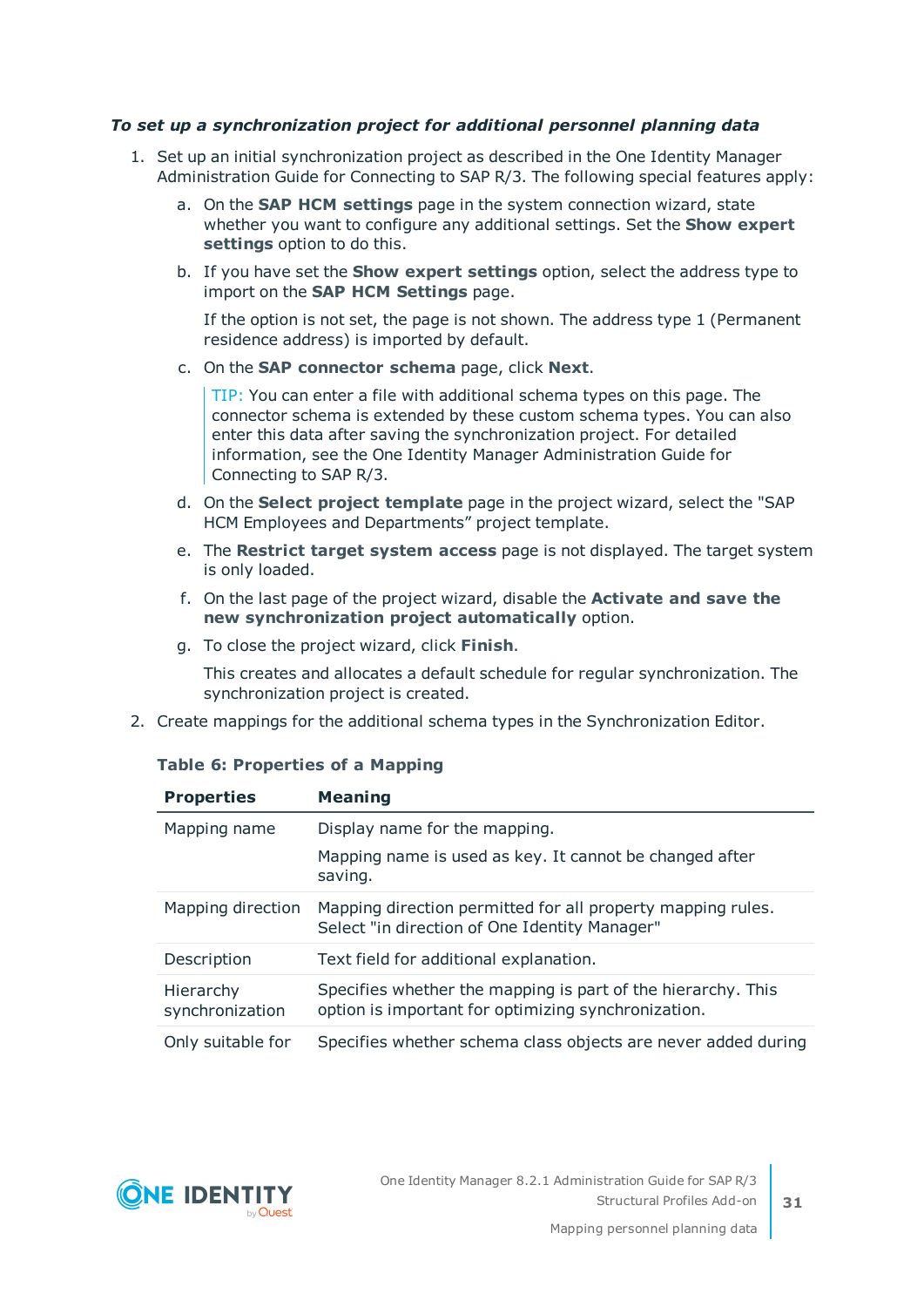| <b>Properties</b>                          | <b>Meaning</b>                                                                                                                        |  |
|--------------------------------------------|---------------------------------------------------------------------------------------------------------------------------------------|--|
| updates                                    | synchronization but only updated or deleted.                                                                                          |  |
| Schema class in<br>One Identity<br>Manager | One Identity Manager schema class valid for this mapping.<br>Displays all schema classes with a configured mapping, in the<br>menu.   |  |
|                                            | • Click $\mathcal I$ to edit schema class properties.                                                                                 |  |
|                                            | Create a new schema class to set up a mapping for another<br>schema type.                                                             |  |
|                                            | • Click $\Box$ to create a new schema class.                                                                                          |  |
| Schema class in<br>the target system       | Target system schema class valid for this mapping. In the<br>menu, all the schema classes with a configured mapping are<br>displayed. |  |
|                                            | Click $\mathbf{\hat{a}}$ and create a new schema class for a schema type.                                                             |  |
|                                            | TIP: If you require schema types that cannot be selected<br>here, add your own.                                                       |  |

For information about setting up mappings and schema classes, see the One Identity Manager Target System Synchronization Reference Guide.

- 3. In the Synchronization Editor, edit the "Initial synchronization" workflow. Create additional synchronization steps for the new mappings.
	- a. In the **Synchronization direction** input field, select "In direction of One Identity Manager".

For detailed information about creating synchronization steps, see the One Identity Manager Target System Synchronization Reference Guide.

- 4. Save the synchronization project in the database.
- 5. If you required schema types that cannot be selected when you add a mapping, add your own schema types. For detailed information, see the One Identity Manager Administration Guide for Connecting to SAP R/3.
- 6. Run a consistency check.
- 7. Activate the synchronization project.

#### *To synchronize on a regular basis*

- 1. In the Synchronization Editor, open the synchronization project.
- 2. Select the **Configuration > Start up configurations** category.
- 3. Select a start up configuration in the document view and click **Edit schedule**.
- 4. Edit the schedule properties.
- 5. To enable the schedule, click **Activate**.
- 6. Click **OK**.

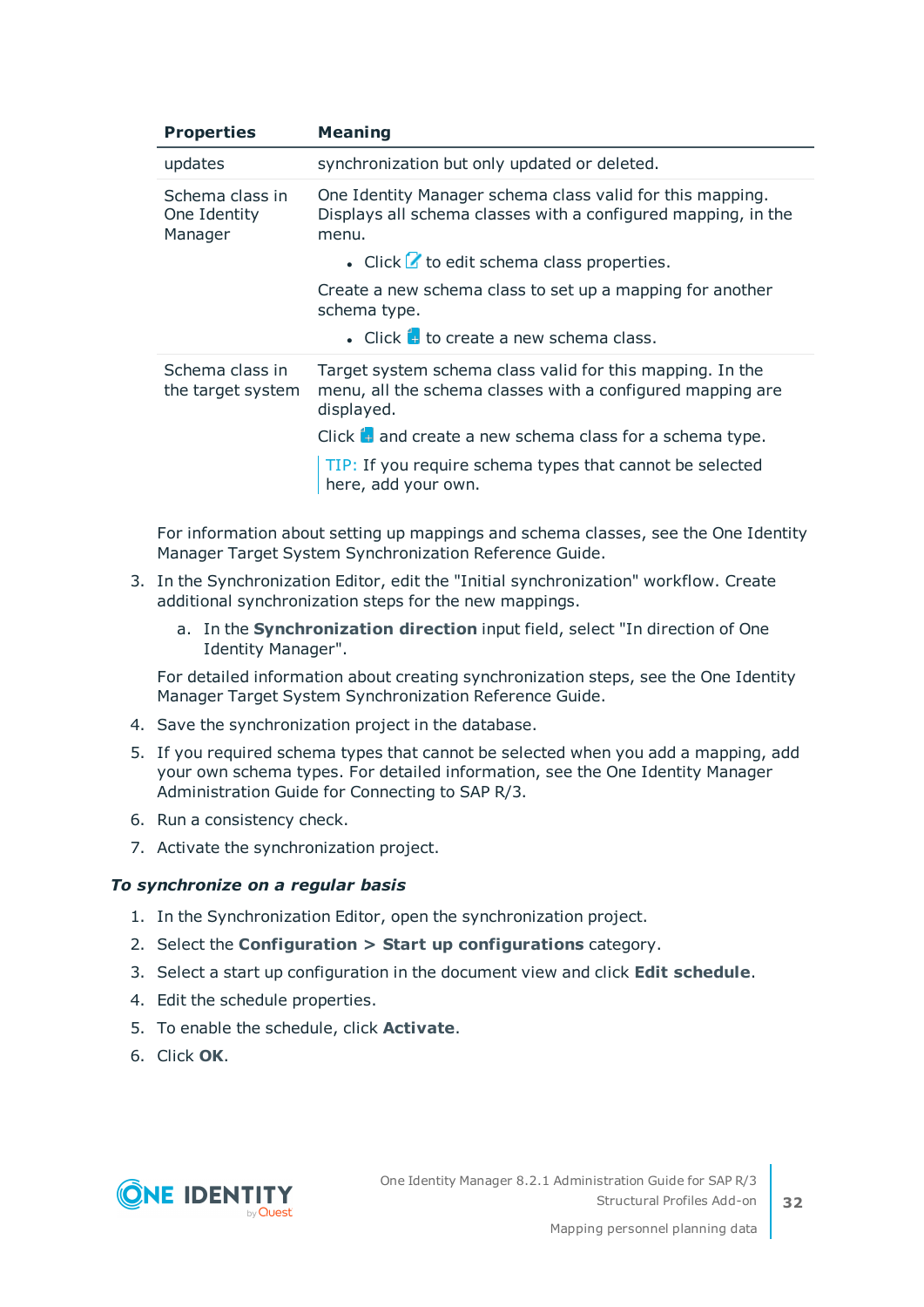### *To start initial synchronization manually*

- 1. In the Synchronization Editor, open the synchronization project.
- 2. Select the **Configuration > Start up configurations** category.
- 3. Select a start up configuration in the document view and click **Run**.
- 4. Confirm the security prompt with **Yes**.

### **Detailed information about this topic**

• One Identity Manager Target System Synchronization Reference Guide

### **Related topics**

- [Authorizations](#page-8-0) for synchronizing with an SAP HCM system on page 9
- Project template for [synchronizing](#page-38-0) personnel planning data on page 39

For more information about setting up synchronization server, see the One Identity Manager Administration Guide for Connecting to SAP R/3.

### <span id="page-32-0"></span>**Restricting synchronization scope**

The definition of a scope in the synchronization project allows you to limit the objects for synchronization. In order to synchronize only departments from the organization structure, you create a hierarchy filter for the target system connection. The hierarchy filter limits the scope to specific objects.

#### *To create a hierarchy filter*

- 1. In the Synchronization Editor, open the synchronization project.
- 2. Select the **Configuration > Target system** category.
- 3. Select the **Scope** view and click **Edit scope**.

The hierarchy filter is displayed on the right-hand side of the scope view.

- 4. Mark all the departments to be included in the scope in the hierarchy.
- 5. Save the changes.

If the synchronization scope is limited to specific departments, only employees that are members of the selected department are synchronized. Therefore, expand the synchronization configuration to synchronize all employees. An extra schema class is supplied to do this. Add a mapping and synchronization step for this schema class.

The hierarchy filter does not affect the "HREmployee\_Unfiltered (all)" schema class. This means that all employees are synchronized by the new synchronization step, even if the scope is limited to specified departments.

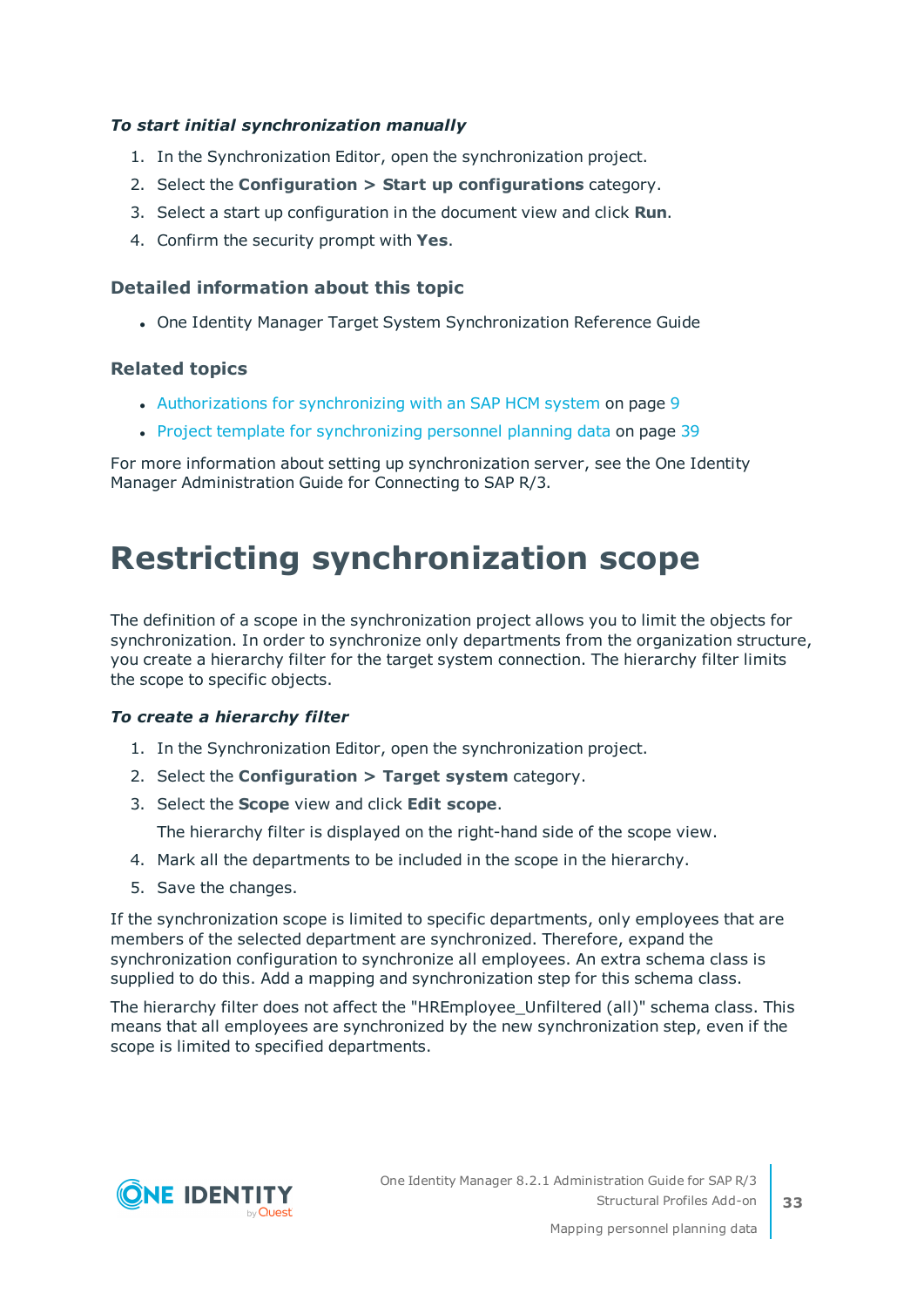### *To synchronize employees if the scope is limited to specified departments*

- 1. In the Synchronization Editor, open the synchronization project.
- 2. Update the target system schema. For more [information,](#page-33-0) see To update the target system schema on page 34.
- 3. Create a mapping for the "HREmployee\_Unfiltered" schema type. For more [information,](#page-33-1) see To create a mapping on page 34.
- 4. Add a synchronization step in the synchronization workflow, which uses this map. For more information, see To customize the [synchronization](#page-34-1) workflow on page 35.
- 5. Run a consistency check.
- 6. Activate the synchronization project.
- 7. Save the changes.

### <span id="page-33-0"></span>*To update the target system schema*

- 1. Select the **Configuration > Target system** category.
- 2. Select the **General** view and click **Update schema**.
- 3. Confirm the security prompt with **Yes**.

This reloads the schema data. This makes all unused schema data available.

#### <span id="page-33-1"></span>*To create a mapping*

- 1. Select the **Mappings** category.
- 2. Click  $\frac{1}{2}$  in the navigation view.
- 3. Enter the general properties of a mapping and select the required schema classes.

#### **Table 7: Schema classes**

| <b>Property</b>                                     | <b>Description</b>          |
|-----------------------------------------------------|-----------------------------|
| Schema class in One Identity Manager Employee (all) |                             |
| Schema class in the target system                   | HREmployee_Unfiltered (all) |

4. Click **OK**.

This starts the mapping wizard.

- 5. On the **Select task** page, select **Create mapping rules based on template**.
- 6. On the **Select source mapping** page, select **Employee**.
- 7. On the **Analysis result** page, the property mapping rules that the wizard is going to add are displayed. Check the list and disable the rule you do not want to be added.
- 8. On the last page of the wizard, click **Finish**.

This opens the Mapping Editor. Check the property mapping rules and the object matching rules that have been created.

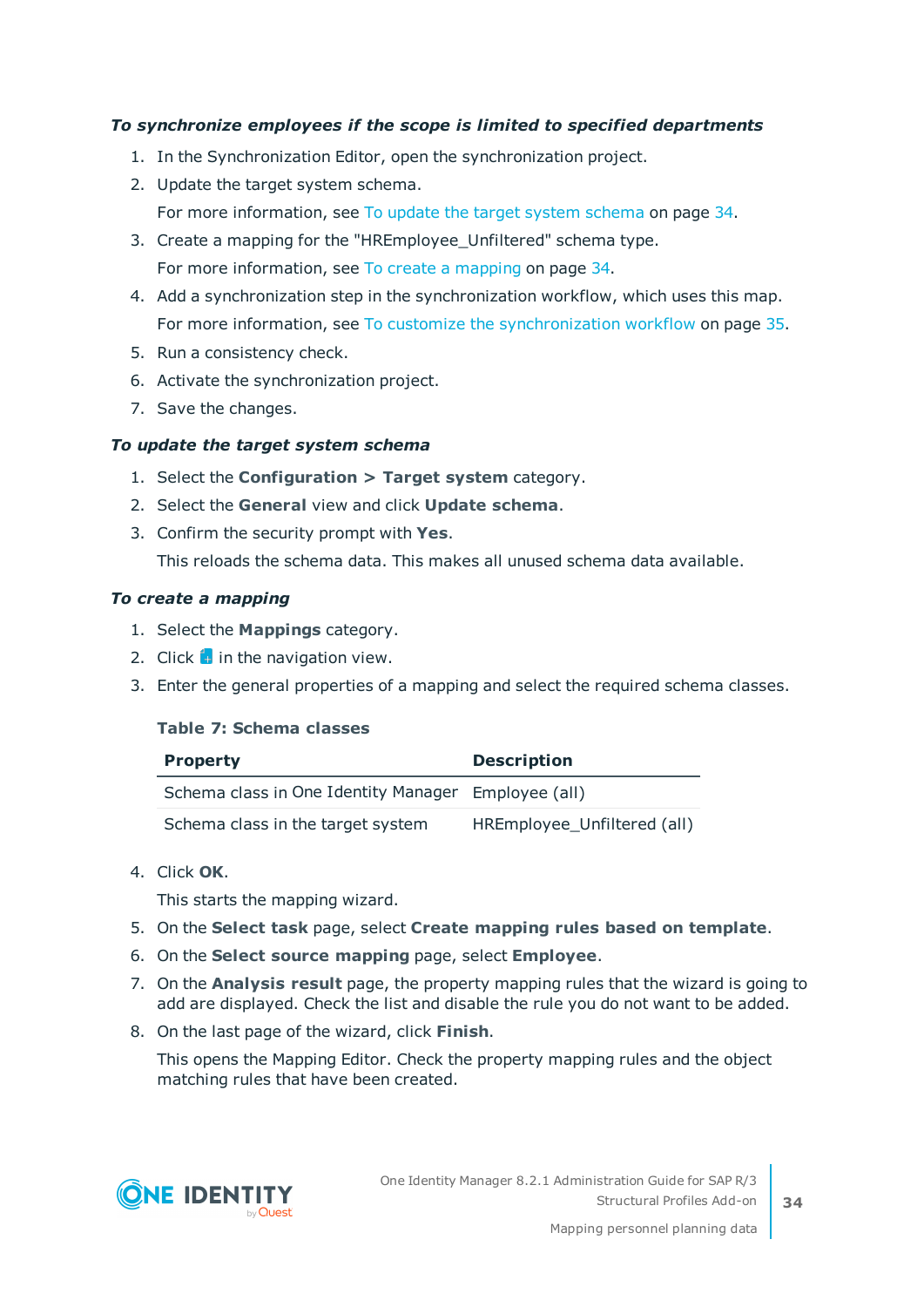### <span id="page-34-1"></span>*To customize the synchronization workflow*

- 1. Select the **Workflows** category.
- 2. Select the synchronization workflow in the navigation view (by default "Initial Synchronization").
- 3. In the workflow view, click  $\frac{1}{2}$ .
- 4. Enter the synchronization step properties. In the **Mapping** field, select the new map. TIP: Take the rest of the properties (processing methods, quotas, rules) from the properties of the synchronization step "Employee".
- 5. Click **OK**.
- 6. In the workflow view, double-click on "Employee".
- 7. Select the **General** tab and set **Disabled**.
- 8. Click **OK**.

For more information about the topics described here, see the One Identity Manager Target System Synchronization Reference Guide.

### <span id="page-34-0"></span>**Managing employees and departments**

After you have imported employees and departments into the One Identity Manager database, you can continue editing their properties. You can also enter additional properties (for example, language, or employee's primary location). Employees can be added to business roles, organizations, or as customers to the IT Shop. In this way, employees can be supplied with the required company resource through One Identity Manager and taken into account in the Identity Audit.

NOTE: If you want to synchronize personnel planning data regularly with the One Identity Manager database, object properties written by synchronization must not be edited in One Identity Manager. Otherwise the changes are overwritten by synchronization.

In One Identity Manager, employees and departments with the data source import "SAP R/3" cannot be deleted.

### *To display employees who arise from importing personnel planning data*

<sup>l</sup> In the Manager, select **Employees > Data source > SAP R/3**.

#### *To display departments which arise from importing personnel planning data*

<sup>l</sup> In the Manager, select **Organizations > Departments > Data source > SAP R/3**.

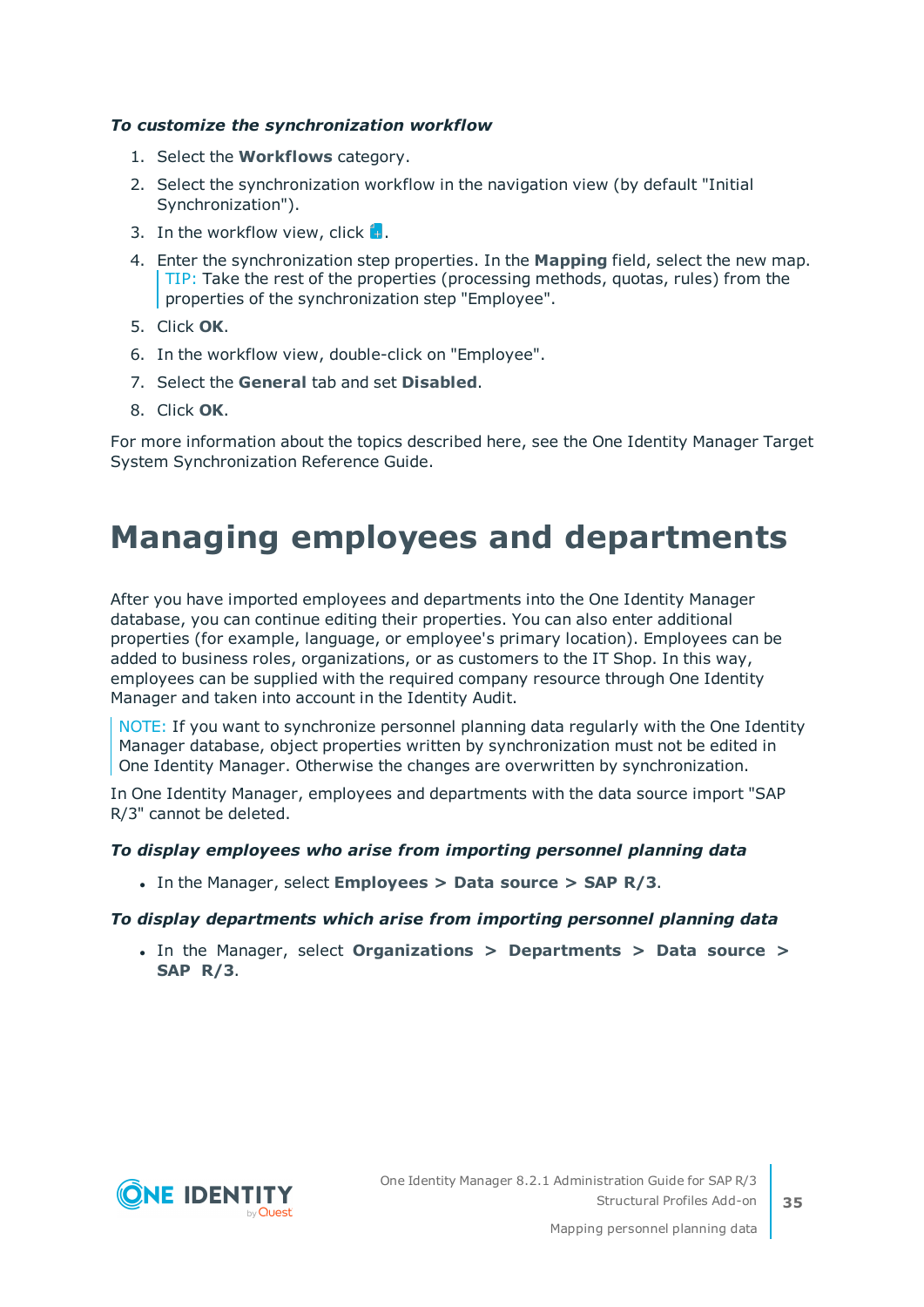## <span id="page-35-0"></span>**Communication data display**

It is possible to add communication data to SAP HCM systems, such as telephone numbers and employee email addresses, You can import communication data into the One Identity Manager database by synchronizing personnel planning data or you can enter it in the Manager.

### *To display imported communication data*

- 1. Select the category **Employees > Data source > SAP R/3**.
- 2. Select an employee in the result list.
- 3. Select the task **Display SAP communication data**.

You will see all the communication data assigned to the employee with its respective validity period.

### *To enter the employee's communication data*

1. Click **Add**.

This inserts a new row in the table.

- 2. Edit the communication data properties.
- 3. Save the changes.

### *To edit communication data*

- 1. Select the entry you want to edit in the table.
- 2. Edit the communication data properties.
- 3. Save the changes.

### *To delete the employee's communication data*

- 1. Select the entry you want to delete in the table.
- 2. Click **Delete**.
- 3. Save the changes.

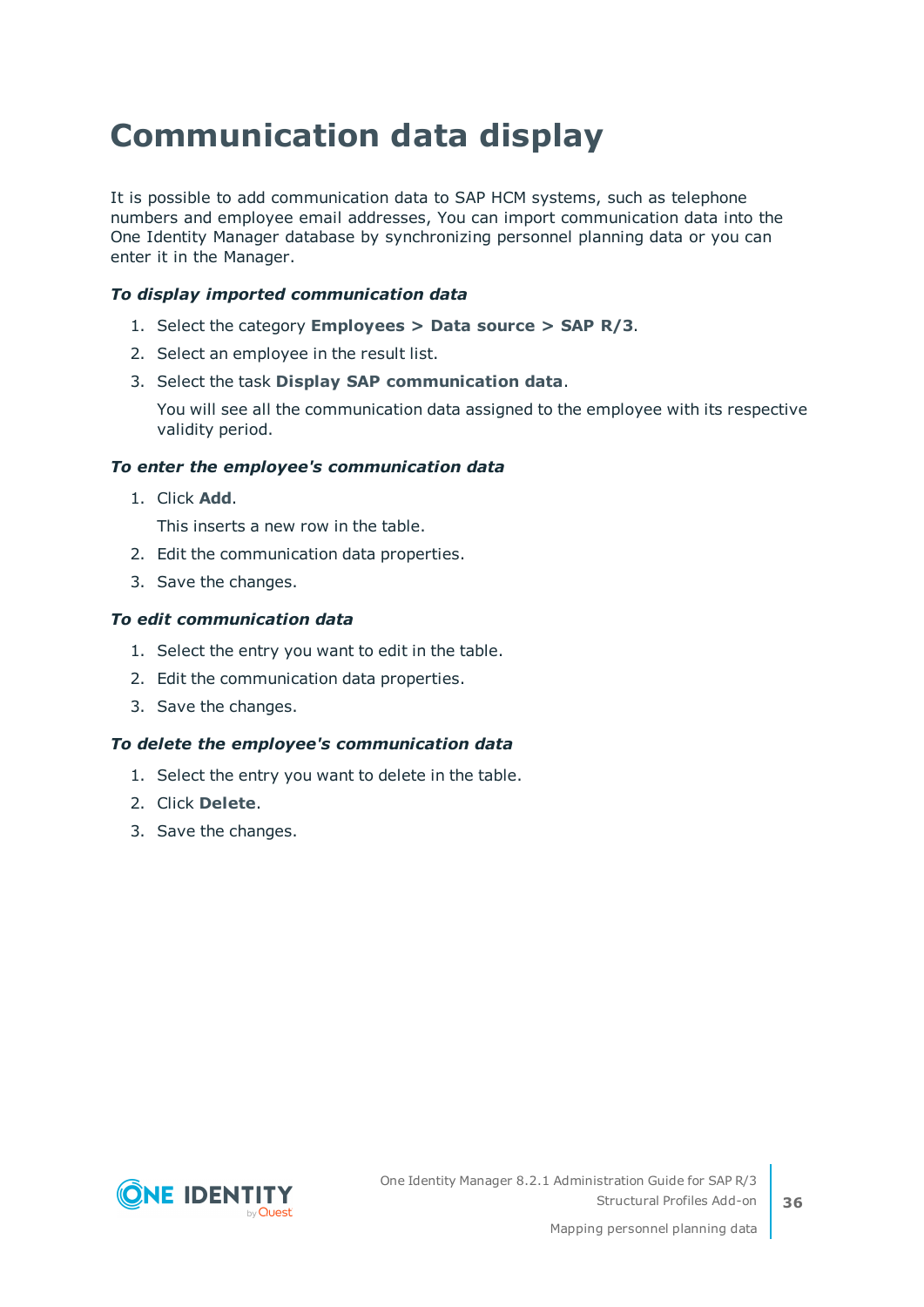# **Appendix A**

# <span id="page-36-0"></span>**Appendix: Configuration parameters for the SAP R/3 Structural Profiles Add-on Module**

The following configuration parameters are additionally available in One Identity Manager after the module has been installed.

| Table 8: Configuration parameters for the module |
|--------------------------------------------------|
|--------------------------------------------------|

| <b>Configuration Description</b><br>parameter     |                                                                                                                                                                                                                                                                                                                                                                               |
|---------------------------------------------------|-------------------------------------------------------------------------------------------------------------------------------------------------------------------------------------------------------------------------------------------------------------------------------------------------------------------------------------------------------------------------------|
| TargetSystem<br>$ $ SAPR3 $ $<br><b>HRProfile</b> | Preprocessor relevant configuration parameter for controlling module<br>components for structural profile administration in SAP R/3. Changes to<br>the parameter require recompiling the database.                                                                                                                                                                            |
|                                                   | If this parameter is set you can manage personnel planning data and<br>structural profiles with One Identity Manager.                                                                                                                                                                                                                                                         |
|                                                   | If you disable the configuration parameter at a later date, model<br>components and scripts that are not longer required, are disabled. SQL<br>procedures and triggers are still carried out. For more information<br>about the behavior of preprocessor relevant configuration parameters<br>and conditional compiling, see the One Identity Manager Configuration<br>Guide. |

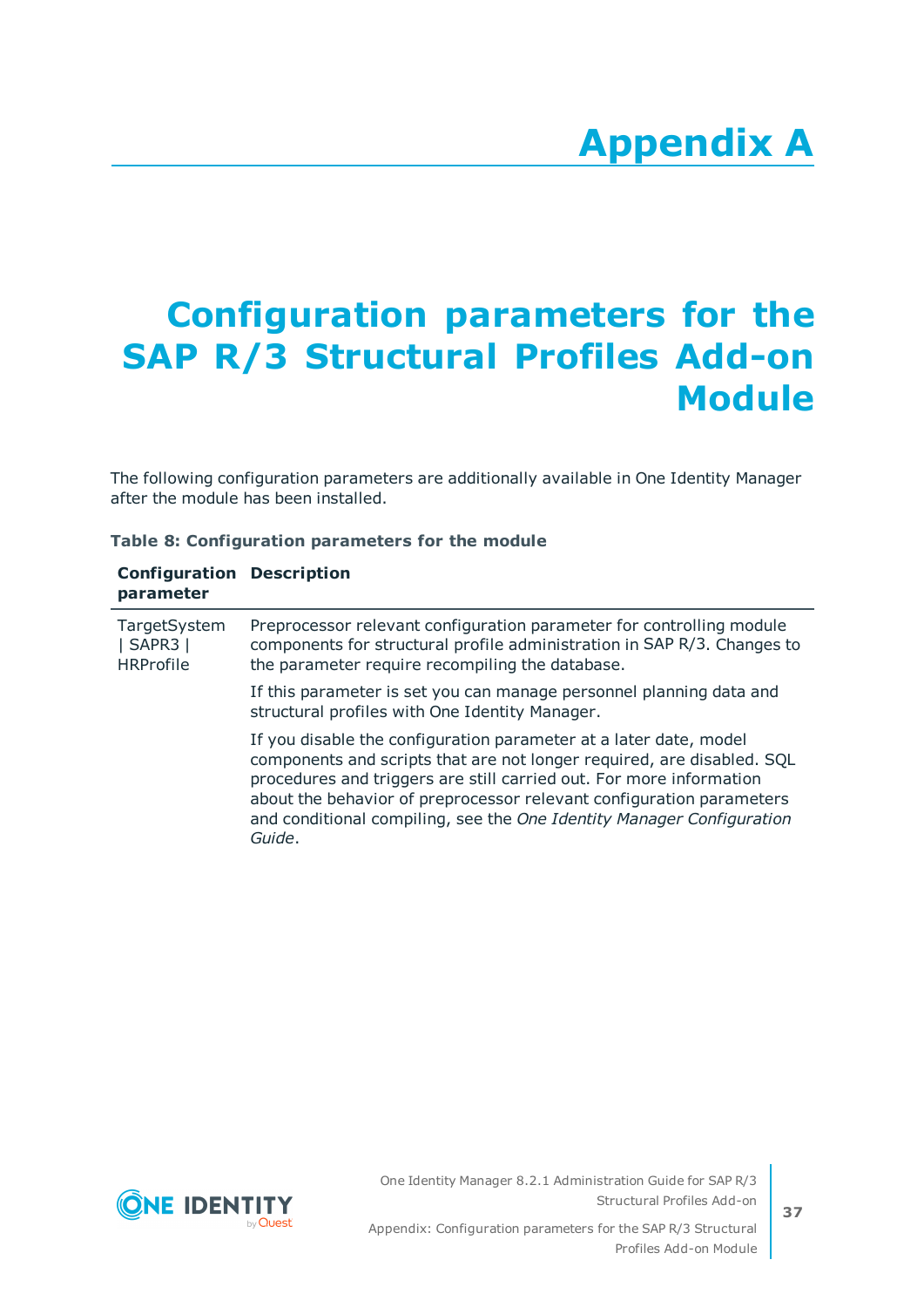# **Appendix B**

# <span id="page-37-0"></span>**Appendix: Default project template for the SAP R/3 Structural Profiles Add-on Module**

A default project template ensures that all required information is added in One Identity Manager. This includes mappings, workflows, and the synchronization base object. If you do not use a default project template you must declare the synchronization base object in One Identity Manager yourself.

Use a default project template for initially setting up the synchronization project. For custom implementations, you can extend the synchronization project with the Synchronization Editor.

### **Detailed information about this topic**

- Project template for [synchronizing](#page-37-1) structural profiles on page 38
- <span id="page-37-1"></span>• Project template for [synchronizing](#page-38-0) personnel planning data on page 39

### **Project template for synchronizing structural profiles**

Use the **SAP HCM authentication objects** project template to synchronize structural profiles. The project template uses mappings for the following schema types.

**Table 9: Mapping SAP R/3 schema types to tables in the One Identity Manager schema.**

#### **Schema type in the target system Table in the One Identity Manager Schema**

| <b>SPROFILES</b> | <b>SAPHRP</b>   |
|------------------|-----------------|
| UserInHRP        | SAPUserInSAPHRP |



One Identity Manager 8.2.1 Administration Guide for SAP R/3 Structural Profiles Add-on

Appendix: Default project template for the SAP R/3 Structural Profiles Add-on Module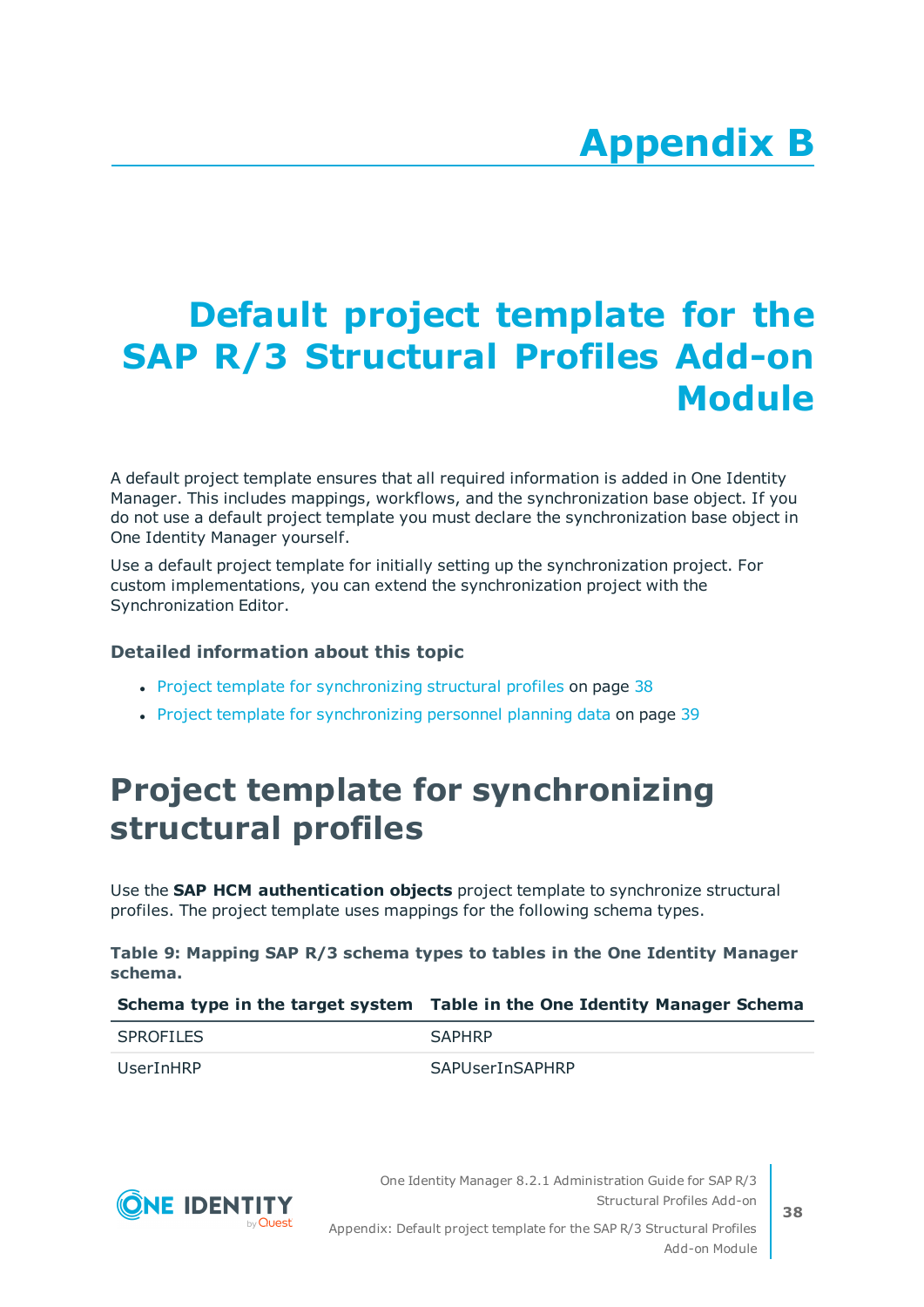## <span id="page-38-0"></span>**Project template for synchronizing personnel planning data**

Use the **SAP HCM employees and departments** project template to synchronize personnel planning data. The project template uses mappings for the following schema types.

**Table 10: Mapping SAP R/3 schema types to tables in the One Identity Manager schema.**

|                          | Schema type in the target system Table in the One Identity Manager Schema |
|--------------------------|---------------------------------------------------------------------------|
| HREmployee_Active        | Employee                                                                  |
| HREmployee_Active_PA0000 | Employee                                                                  |
| HRPerson 0709 IDEXT      | Employee                                                                  |
| HRPerson_0041            | Employee                                                                  |
| HRPerson_0105            | SHRPersonComData                                                          |
| <b>HROrgUnit</b>         | Department                                                                |
| HROrgUnitManager         | Department                                                                |

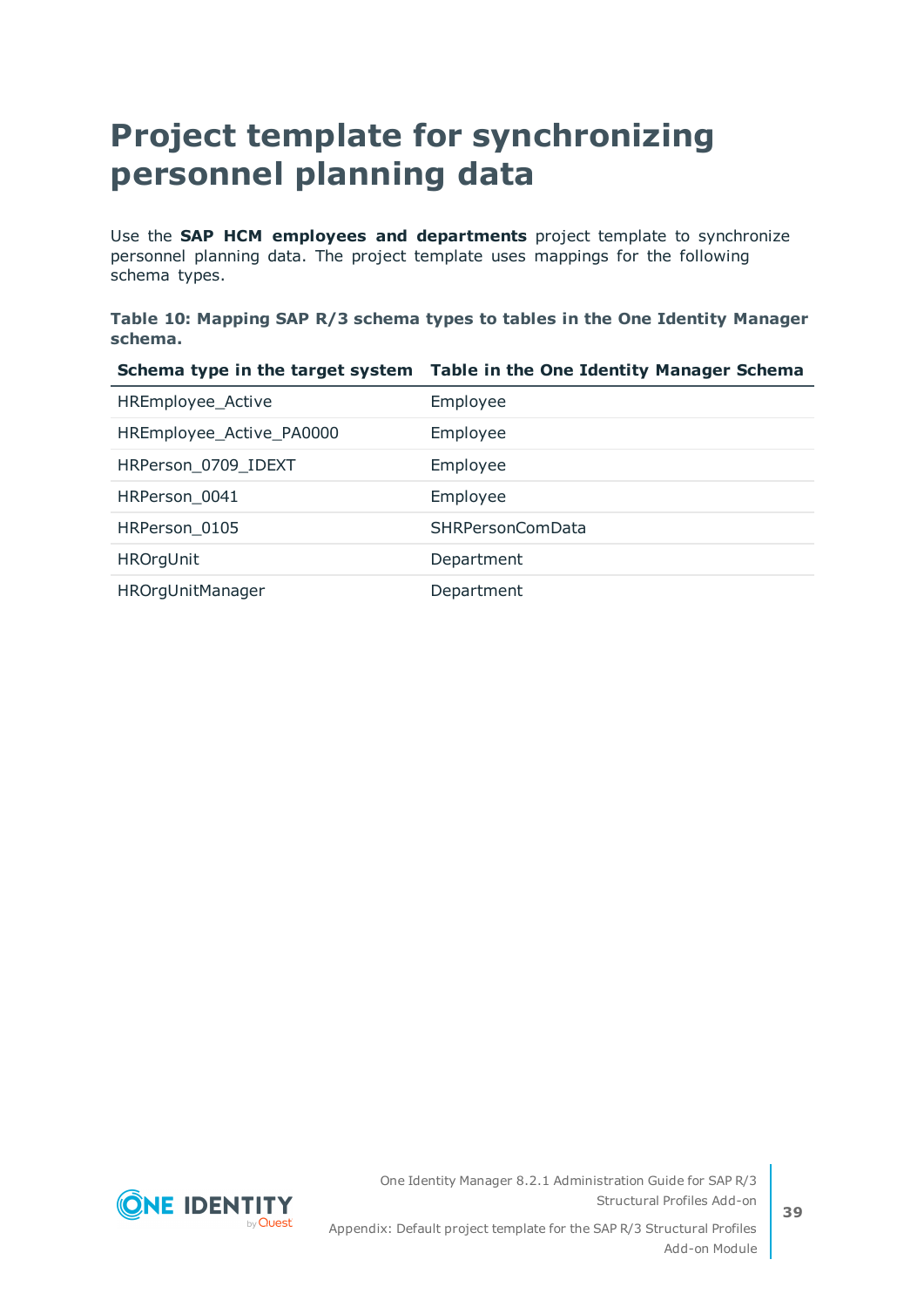## <span id="page-39-0"></span>**Referenced SAP R/3 tables and BAPI calls**

The following overview provides information about all the tables in an HCM system referenced during synchronization and the BAPI calls have been carried out. The tables and BAPIs accessed by the SAP R/3 connector when SAP R/3 basis administration is synchronized are listed in the One Identity Manager Administration Guide for Connecting to SAP R/3.

| <b>Tables</b>  | <b>BAPI Calls</b>             |
|----------------|-------------------------------|
| $\cdot$ CSKS   | • BAPI_PERSDATA_GETDETAIL     |
| . CSKT         | BAPI_PERSDATA_GETDETAILEDLIST |
| • HRP1000      | BAPI_EMPLOYEE_GETDATA         |
| • HRP1001      | • BAPI_ADDRESSEMP_GETLIST     |
| • PA0000       | • BAPI_ADDRESSEMP_GETDETAIL   |
| • PA0001       | • HR_LEAVING_DATE             |
| • PA0002       | BAPI_EMPLOYEE_ENQUEUE         |
| • PA0007       | • BAPI_EMPLOYEE_DEQUEUE       |
| • PA0016       | • BAPI_TRANSACTION_COMMIT     |
| • PA0034       | BAPI_EMPLCOMM_CREATE          |
| $\cdot$ PA0041 | BAPI_EMPLCOMM_CHANGE          |
| • PA0105       | BAPI_EMPLCOMM_DELETE          |
| • PA0709       | • RFC_READ_TABLE              |
| • PA0716       |                               |
| <b>T001P</b>   |                               |
| T77PR          |                               |
| T77UA          |                               |

### **Table 11: Referenced tables and BAPIs**

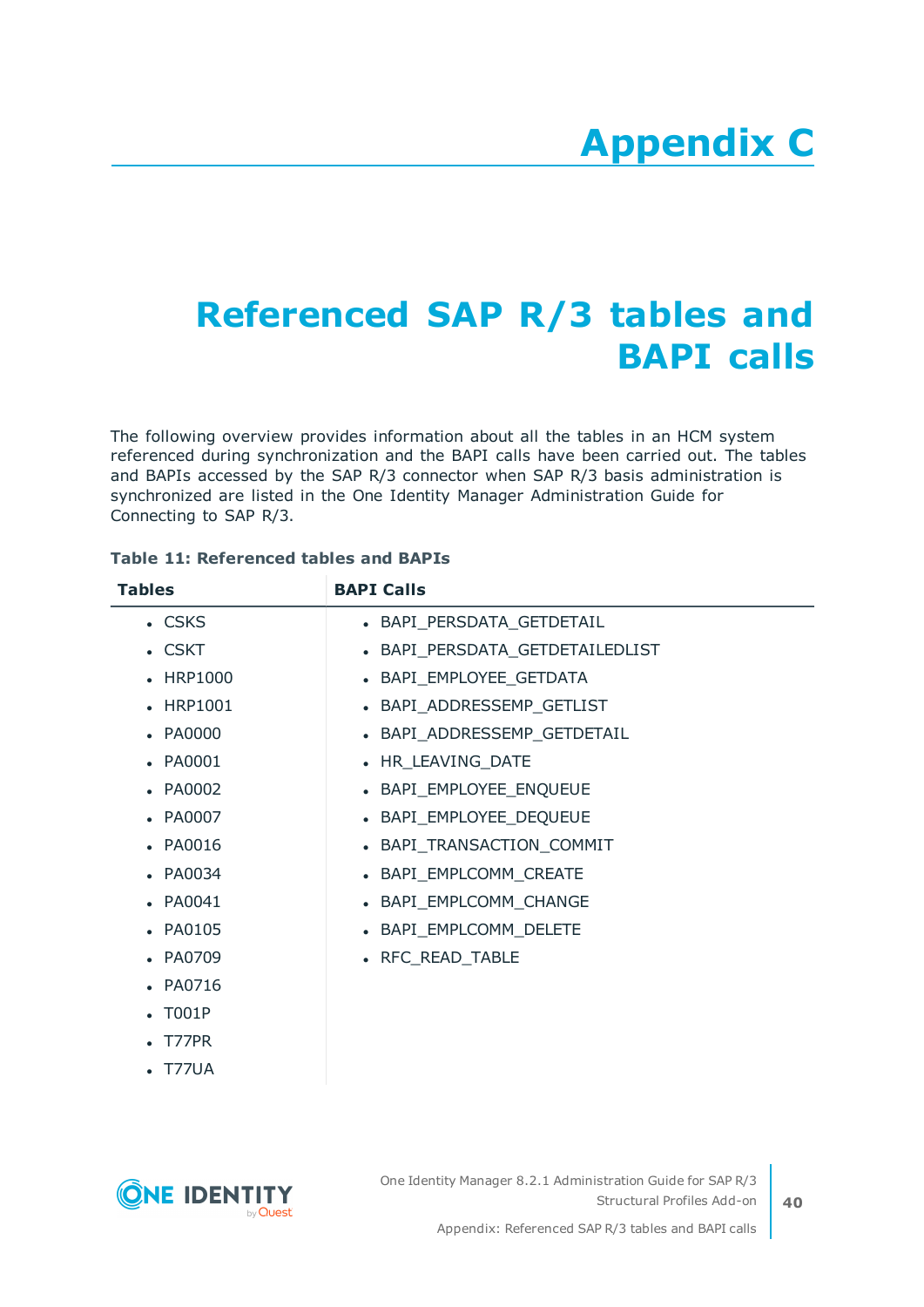<span id="page-40-0"></span>One Identity solutions eliminate the complexities and time-consuming processes often required to govern identities, manage privileged accounts and control access. Our solutions enhance business agility while addressing your IAM challenges with on-premises, cloud and hybrid environments.

## <span id="page-40-1"></span>**Contacting us**

For sales and other inquiries, such as licensing, support, and renewals, visit <https://www.oneidentity.com/company/contact-us.aspx>.

## <span id="page-40-2"></span>**Technical support resources**

Technical support is available to One Identity customers with a valid maintenance contract and customers who have trial versions. You can access the Support Portal at [https://support.oneidentity.com/.](https://support.oneidentity.com/)

The Support Portal provides self-help tools you can use to solve problems quickly and independently, 24 hours a day, 365 days a year. The Support Portal enables you to:

- Submit and manage a Service Request
- View Knowledge Base articles
- Sign up for product notifications
- Download software and technical documentation
- View how-to videos at [www.YouTube.com/OneIdentity](http://www.youtube.com/OneIdentity)
- Engage in community discussions
- Chat with support engineers online
- View services to assist you with your product



About us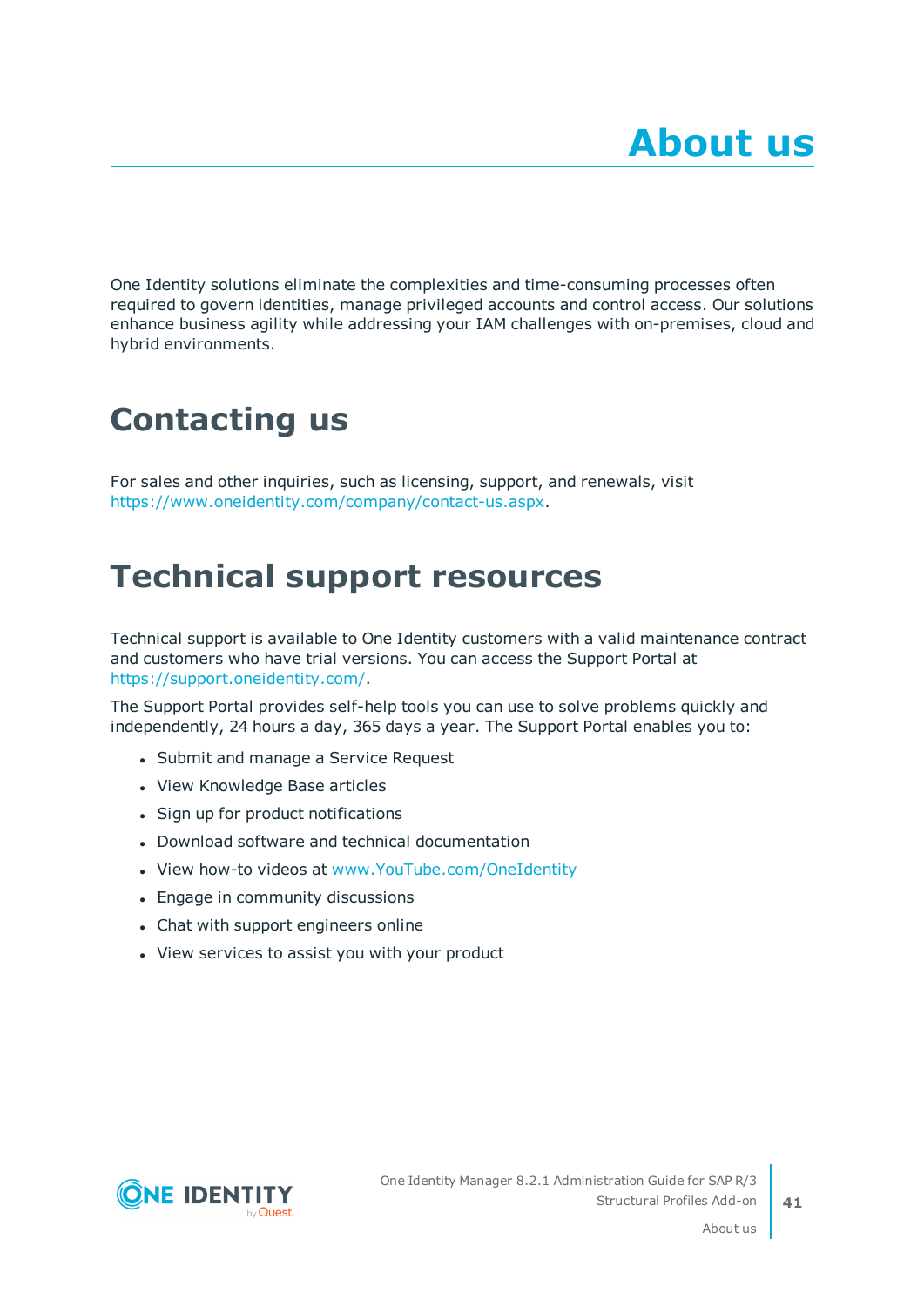# **Index**

### <span id="page-41-0"></span>**A**

assign employees [36](#page-35-0) assign business role [17](#page-16-0) assign cost center [15](#page-14-1) assign extended properties [24](#page-23-0) assign location [15](#page-14-1) assign shelf [20](#page-19-0) assign system role [19](#page-18-0)

### **C**

category assign [13](#page-12-1) specify [23](#page-22-0) client category [23](#page-22-0) connector schema extend [30](#page-29-1)

### **D**

department assign [15](#page-14-1) filter [33](#page-32-0) import [30](#page-29-0)

### **E**

effective profile [22](#page-21-0) employee assign [36](#page-35-0) import [30](#page-29-0)



synchronize all [33](#page-32-0) excluded profile [22](#page-21-0) exclusion definition [22](#page-21-0)

### **I**

inheritance category [23](#page-22-0) prerequisites [15](#page-14-0) IT Shop request in IT Shop [13](#page-12-1)

### **O**

object delete immediately [10](#page-9-0) outstanding [10](#page-9-0) publish [10](#page-9-0) outstanding object [10](#page-9-0) overview form [21](#page-20-1)

### **P**

personnel planning data import [30](#page-29-0) synchronizing [30](#page-29-0) profile assignment validity period [25](#page-24-0) project template [38](#page-37-0)

### **R**

risk index [13](#page-12-1)

One Identity Manager 8.2.1 Administration Guide for SAP R/3 Structural Profiles Add-on

Index